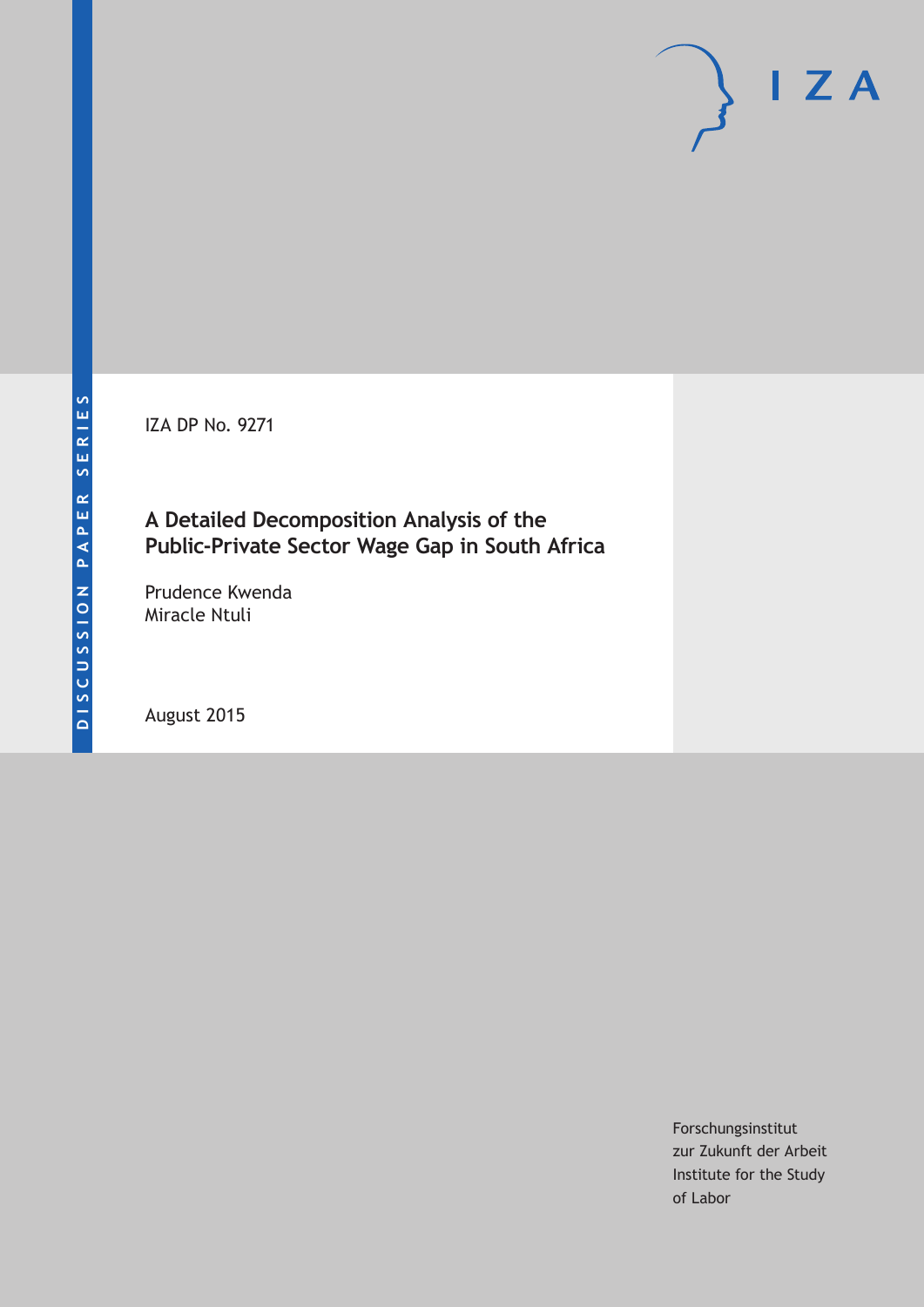# **A Detailed Decomposition Analysis of the Public-Private Sector Wage Gap in South Africa**

# **Prudence Kwenda**

*University of the Witwatersrand* 

## **Miracle Ntuli**

*University of the Witwatersrand and IZA* 

Discussion Paper No. 9271 August 2015

IZA

P.O. Box 7240 53072 Bonn **Germany** 

Phone: +49-228-3894-0 Fax: +49-228-3894-180 E-mail: iza@iza.org

Any opinions expressed here are those of the author(s) and not those of IZA. Research published in this series may include views on policy, but the institute itself takes no institutional policy positions. The IZA research network is committed to the IZA Guiding Principles of Research Integrity.

The Institute for the Study of Labor (IZA) in Bonn is a local and virtual international research center and a place of communication between science, politics and business. IZA is an independent nonprofit organization supported by Deutsche Post Foundation. The center is associated with the University of Bonn and offers a stimulating research environment through its international network, workshops and conferences, data service, project support, research visits and doctoral program. IZA engages in (i) original and internationally competitive research in all fields of labor economics, (ii) development of policy concepts, and (iii) dissemination of research results and concepts to the interested public.

IZA Discussion Papers often represent preliminary work and are circulated to encourage discussion. Citation of such a paper should account for its provisional character. A revised version may be available directly from the author.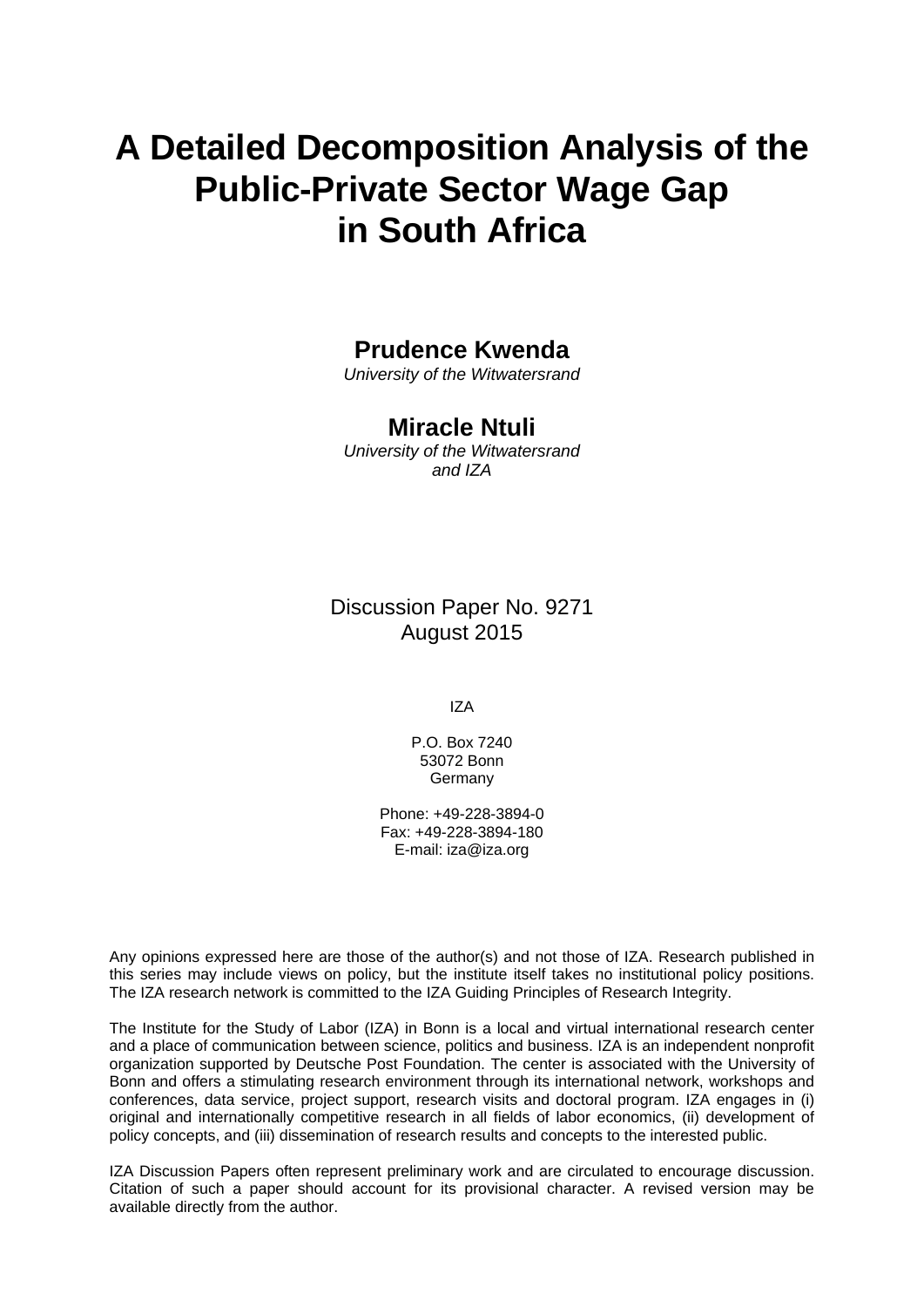IZA Discussion Paper No. 9271 August 2015

# **ABSTRACT**

# **A Detailed Decomposition Analysis of the Public-Private Sector Wage Gap in South Africa**

The present study examines the public-private sector wage gap in South Africa using individual cross section data for 2000-7. Results from unconditional quantile regressions and generalised Oaxaca-Blinder type decompositions show that the wage gap is inverted-U shaped across the wage distribution. The 'composition' effect is more important than the 'price' effect at the bottom of the distribution while the opposite applies at the top. Key factors underpinning the 'composition' effect are unionisation, industry of employment and education, while those associated with the 'price' effect are education, race and occupation.

JEL Classification: C21, J31, J45

Keywords: public sector, wage gap, recentered influence function, decomposition

Corresponding author:

Prudence Kwenda University of the Witwatersrand 1 Jan Smuts Avenue Braamfontein, Johannesburg South Africa E-mail: prudence.magejo@wits.ac.za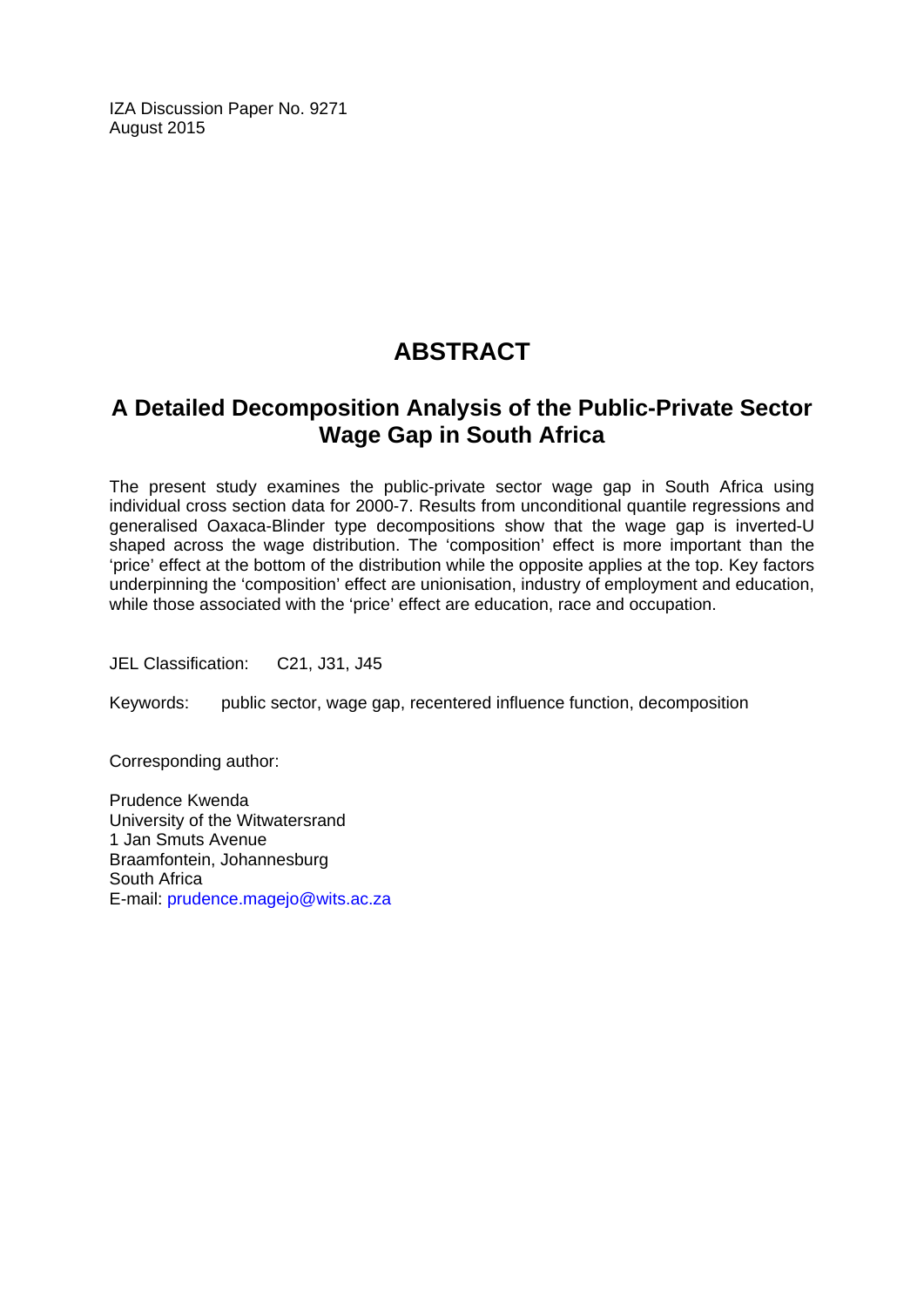#### **1. Introduction**

The peculiarly large burden of income inequality in post-Apartheid South Africa has been met with the 'one-handed' finding that less wage dispersion is central in its reduction (Leite *et al.,* 2006; Tregenna and Tsela, 2012). Naturally, many research efforts have been expended towards understanding the role of apartheid engineered wage dispersion factors. These encompass wage discrimination, distribution of and returns to education (Mwabu and Schultz, 1996; Branson *et al*., 2012) and labour unions (Schultz and Mwabu, 1998; Butcher and Rouse, 2001). Generally, these factors have been found to play a non-trivial role in current wage dispersion, though discrimination and institutions are waning in influence (Ntuli and Kwenda, 2014). Despite being educative, this literature has largely overlooked the intricate link between the above factors and the South African government's dominant role in employment; single largest employer in the country (Woolard, 2002). Thus, South African studies of wage differentials need to be sensitive that the labour market is segmented into public and private sectors, *inter alia*. The importance of this divide is evident as the sectoral wage differential has been intensively (somewhat) explored for developed (developing) countries<sup>1</sup>. While there is no outright consensus in the literature, many studies find a public sector wage premium; albeit with some heterogeneity across demographic groups and percentiles of the wage distribution (e.g. Nielsen and Rosholm, 2001; Melly, 2005).

Only a few studies have investigated public-private sector wage differentials in South Africa; Woolard (2002), Bosch (2006) and Kerr and Teal (2012). In line with international literature, these studies found evidence that the government has distributive effects on wages. This ensues through a wage premium which tends to be largest in the middle of the wage distribution (Woolard, 2002). While these studies span recent methodological advancements in the literature; mean-based to distributive estimators, some methodological flaws are evident. For instance, Kerr and Teal (2012) applies a mean-based fixed effects estimator to a panel dataset with a negligible number of movers across public and private sectors. This brings to question the study's conclusion that the public sector premium is an artefact of movers into rather than out of the sector. As for Woolard's (2002) distributive analysis, it successfully tracks the premium across the wage distribution, but its attempt to explain sources of the premium leaves some questions unanswered. The study broadly attributes the

<sup>1</sup> See for instance Smith (1976) for the United States, Mueller (1998) for Canada, Disney and Gosling (1998) for the United Kingdom, Melly (2005) for Germany, Mizala *et al*., (2011) for Latin America, Lindauer and Sabot (1983) for Tanzania, Nielsen and Rosholm (2001) for Zambia, and Hyder and Reilley (2005) for Pakistan.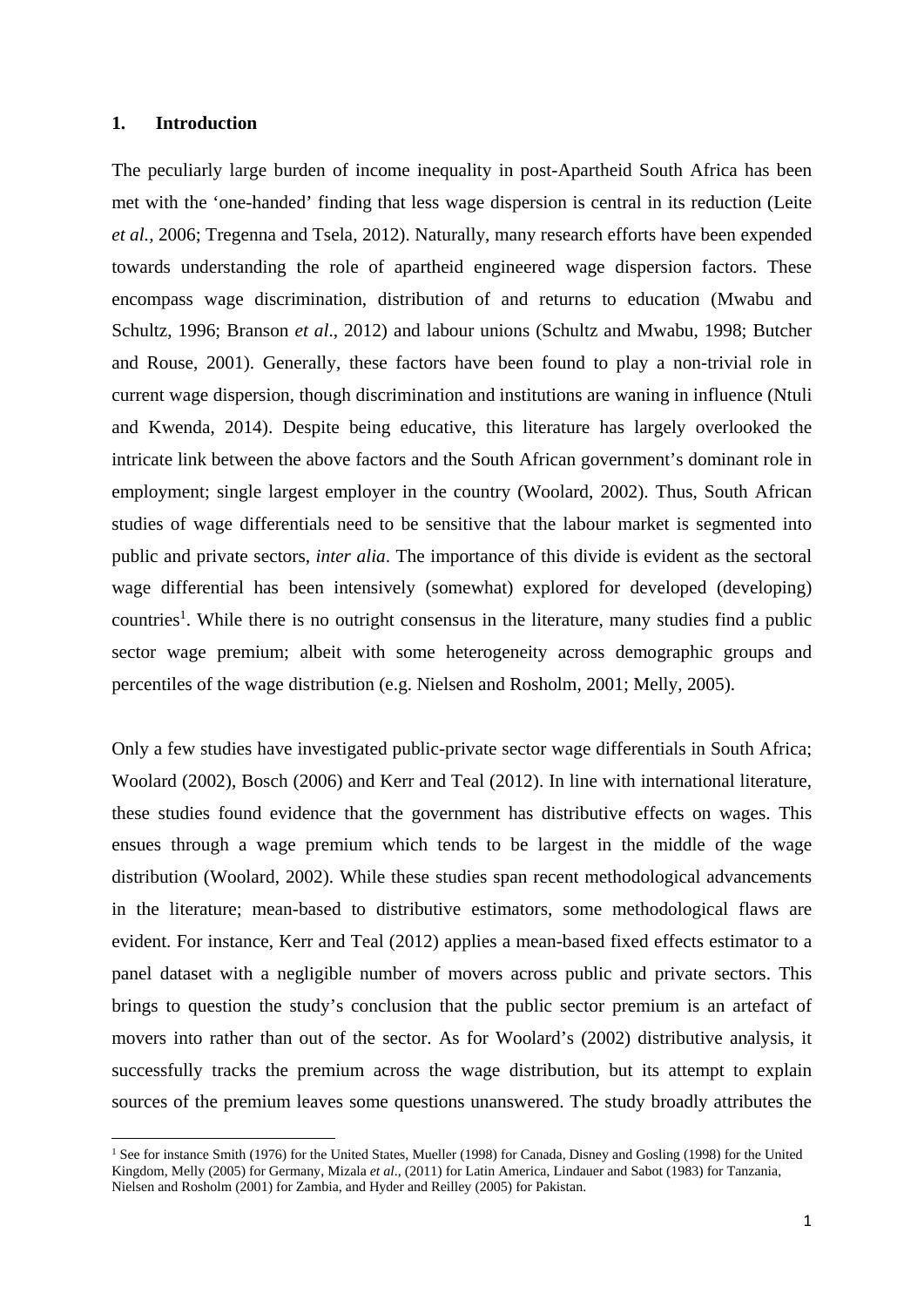premium to inferior endowments of productive characteristics among private sector workers and returns thereof. This leaves us uninformed on the relative importance of these components in explaining the premium, as well as the underlying covariates. This drawback masks vital information for targeted measures aimed at attenuating the sectoral wage gap.

Given the above, this study investigates the public-private sector wage gap in post-Apartheid South Africa using a decomposition technique based on Firpo *et al*.'s (2009) recentered influence function (RIF) regressions, and individual cross section data for the period 2000-7. This approach allows us to go beyond Woolard (2002) by investigating sources of the public sector premium across unconditional quantiles of the wage distribution. In line with the Oaxaca-Blinder (1973) decomposition technique, our methodology divides the sectoral wage differential at each unconditional quantile into a 'composition effect' (attributable to publicprivate sector differences in observable characteristics) and a 'price effect' (attributable to public-private sector differences in returns to these characteristics). The method also determines the partial contribution of each covariate to these components. This identifies the sources of the premium across the unconditional wage distribution which is important for initiatives to reduce wage inequality in South Africa. For instance, we show that the wage gap is widest in the middle of the distribution. Its key sources tend to be sensitive to percentiles of the distribution, with the 'composition effect' playing a significant role at the bottom of the distribution, while the 'price effect' is more important at the top. The influential covariates for these findings are discussed in the sequel.

This article is organised as follows. In section 2, we provide a brief review of the public sector and its link to wages in South Africa. The data and methodology are presented in section 3, while section 4 discusses the empirical results. Section 5 concludes.

#### **2. The public sector and wages in South Africa**

In 1994, the post-Apartheid South African government inherited an economy that was replete with race-based socioeconomic inequalities. Access to basic services, economic, and labour market opportunities were skewed along racial lines; with Whites being more privileged followed by Indians, Coloureds and Blacks, respectively. The Gini coefficient of household income per-capita was around 0.57 (Hoogeveen and Ozler, 2005). In addition, the public service was marred by policies and practices which could undermine the new Government's effectiveness. It was characterized by lack of representativeness of all South Africans,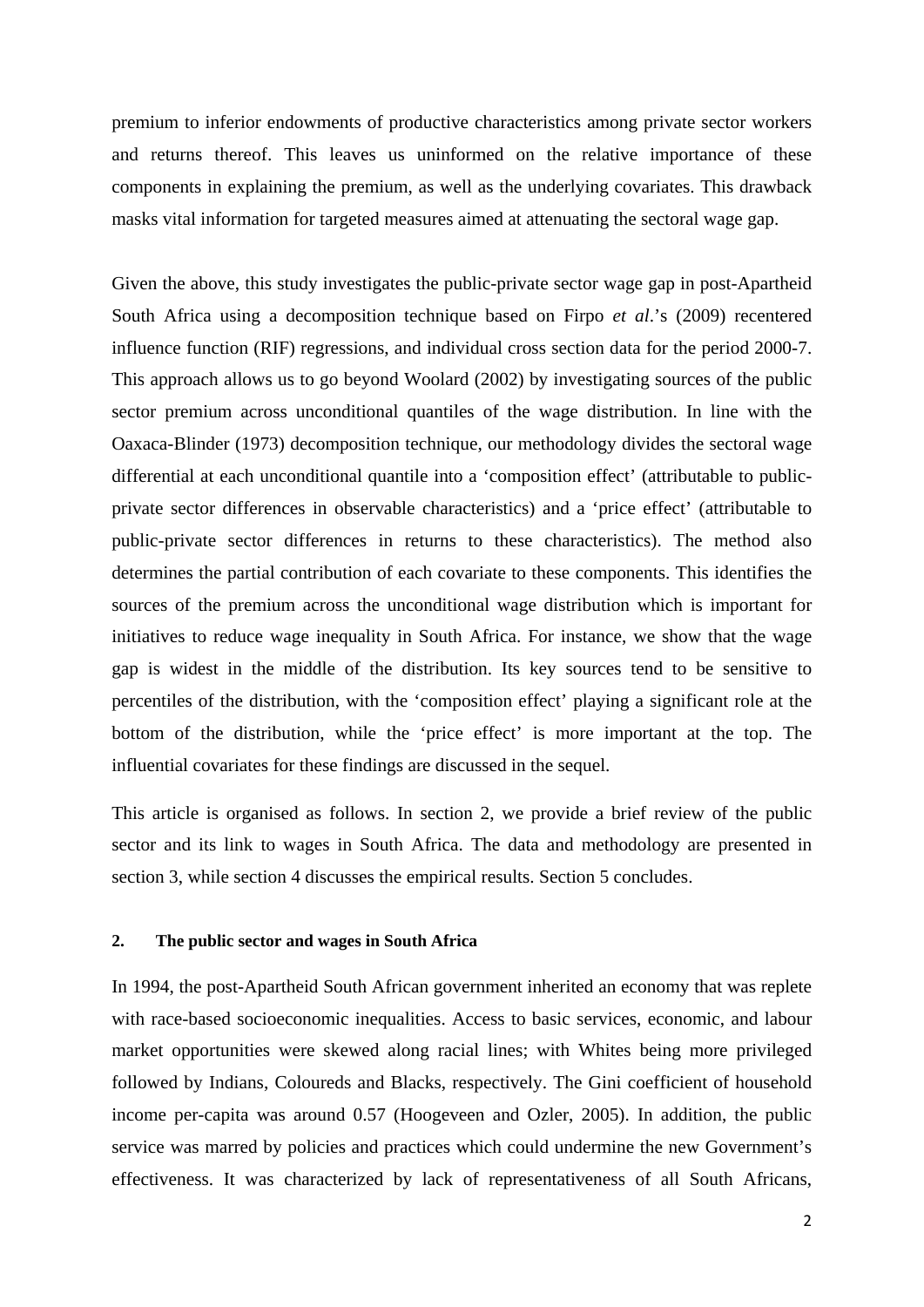conflicting labour relations, poorly paid and demotivated workers (Ministry for the public service and administration, 1995). The dismal pay was partly due to an absence of formal wage negotiations in the public sector pre-1994. Thus, transforming the public service for an effective service delivery to many, in quantity and quality, was an imperative for the country's socioeconomic transformation. This was underpinned by policies and guidelines as per the 'Constitution of the Republic of South Africa' (1996), the 1995 'White Paper on the Transformation of the Public Service', the 'Code of Conduct for Public Servants', and the 1997 'Batho Pele' (People First) initiative (Schwella, 2001).

As a response to above measures, the government<sup>2</sup> has since recruited many workers in priority areas across the skills spectrum, especially from previously disadvantaged groups. In line with the Employment Equity (1998) Act, skilled labour, recruited consciously for closing gender and racial imbalances in society, serves to strengthen the service delivery process. It is also notable that effective service delivery required that the government embark on a 'rightsizing' programme, from 1996, to create a leaner and cost-effective public service (Schwella, 2001). Naturally, this reduced the size of the public service, especially among unskilled workers. This partly fuelled the unemployment problem in the country hence, the government embarked on job creation programmes such as the Expanded Public Works which has led to an increase in the public service around 2004; see Figure 1 (a). Thus, the government has become a dominant player in the labour market; accounting for around 20% of formal sector employment and around 10% of total employment, see Figure 1 (b). To some extent, that the government has been hiring skilled labour implicates the human capital theory in explaining the sectoral wage gap in South Africa.

To complement the Employment Equity Act, the 1995 Labour Relations Act provides a framework for collective bargaining. This enables labour unions and employer organizations to bargain for wages and employment conditions, regardless of sector. However, union density is disproportionately higher in the public (around 70%) than the private sector (around 30%), see Figure 1 (c). Consequently, public sector wages are mainly set through the collective bargaining process. This entails the Minister of Public Service and Administration setting the wage which will then be negotiated by the relevant unions, at the Public Service

<sup>&</sup>lt;sup>2</sup> The South African government follows a decentralized framework of governing comprising of, national-, provincial- and local-government as well as parastatals. National government formulates policy while provincial and local-governments are largely responsible for implementation.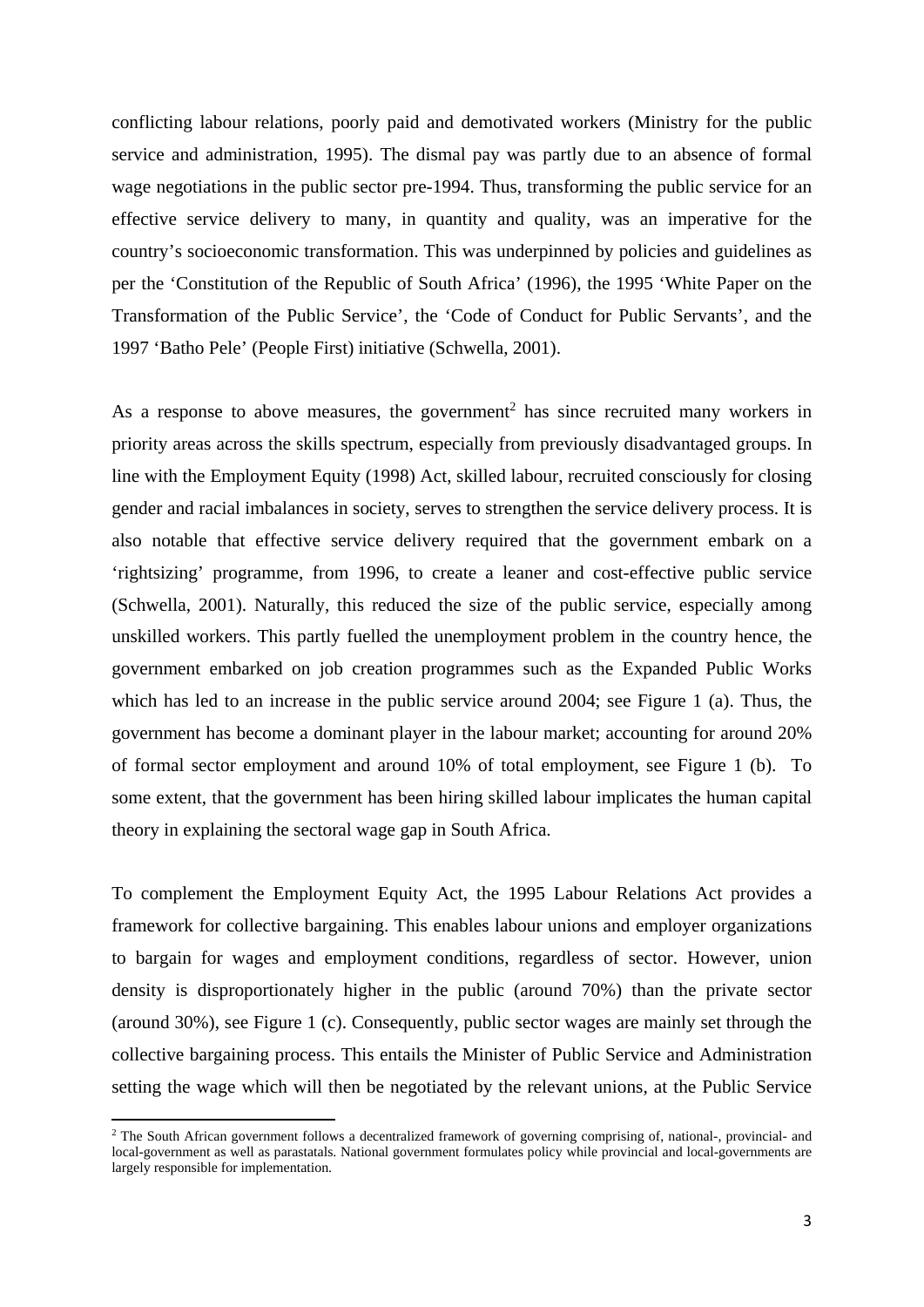Coordinating Bargaining Council (Clark, 2007). It is worth mentioning that the South African labour unions movement is intricately linked to the ruling party due to complementarity of their efforts in resisting the Apartheid regime. Hence, the unions are labelled as too powerful for the country's level of income (Schultz and Mwabu, 1998). Unsurprisingly, wages are higher in the public than the private sector.

Figure 1: Evolution of employment, unionization and wages in the public/private sector



Notes: (a) and (b) Data for 1995-2004 authors compilation from South Africa Deptartment of Public Service Administration annual reports while data for 2005-2010 are obtained from Breytenbach and Rossouw (2013). For (a) and (b), the public sector is comprises national and provincial government only. Graphs (c) and (d) are based on authors' calculations using the 2000-7 Labour Force Survey data, the public sector comprises of national-, provincial-, and local government as well as public enterprises.

The given wage setting process has several implications for the origins of the sectoral wage gap in South Africa. As an employer, the government succumbs to political pressure from labour unions - these are fundamental for increasing its electorate (Gunderson, 1979).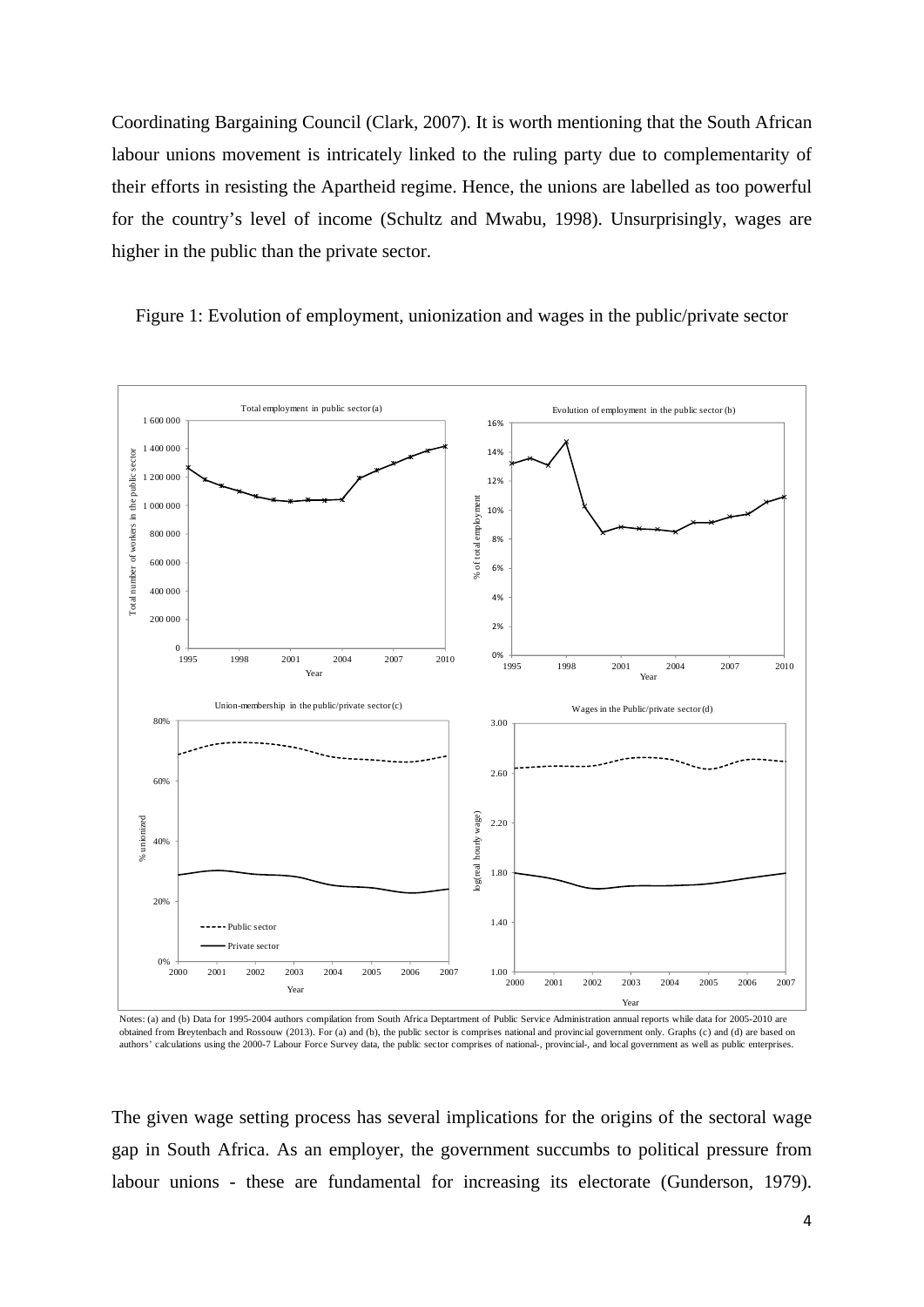Additional pressure emanates from equity concerns since it should be exemplary in the country's pursuit of wage equality (Altman, 2006; Woolard, 2002). To some extent, this constrained position has a setback in terms of the forgone opportunity to pursue competitive or profit based wage setting procedures as in the private sector (Gunderson, 1979). Consequently, the public sector consistently pays more than the private sector, see Figure1 (d). This has raised concerns that the public sector wage bill is too high and unsustainable which poses serious threats to the national fiscus, labour market efficiency and overall economic performance (International Monetary Fund, 2012; Rossouw et al., 2014)<sup>3</sup>. Taken together, it is vital that a rigorous evaluation of the underlying sources of the public-private sector wage gap in South Africa be undertaken.

#### **3. Data and Methodology**

#### *3.1. Methodology*

This study utilises an Oaxaca-Blinder (1973) type detailed decomposition method based on Firpo *et al.*'s (2009) recentered influence function (RIF) regressions to carry out a distributional analysis of the public-private sector wage gap in South Africa. In RIF regressions, the outcome variable W (log of hourly wages for public and private sectors) is replaced by the RIF; whereby the influence function (IF) for the  $\tau^{th}$  unconditional quantile of W  $(q_{\tau})$  is expressed as:

$$
IF(W; q_{\tau}) = \frac{\tau - I(W \leq q_{\tau})}{f_W(q_{\tau})}
$$
\n(1)

where  $f_w$  and I(.) represent the marginal density function of the wage distribution and an indicator function, respectively. A summation of the IF and  $q\tau$  yields the RIF:

$$
RIF(W; q\tau) = q\tau + IF(W; q\tau)
$$
 (2)

The conditional expectation of the RIF can be modelled as a linear function of predictor variables, and the regression coefficients present marginal effects of the variables on quantiles of the wage distribution (Firpo *et al.,* 2009), i.e.  $E[RIF(W; q_{\tau} | X) = X\beta_{\tau}$ . Given that the true RIF is unobservable, its sample analogy is utilised in empirical studies i.e.  $\text{Rif}(W; \hat{q}_7)$ . An

<sup>&</sup>lt;sup>3</sup> The wage bill is the single largest component of government current expenditure absorbing around 12% of the country's GDP – it is one of the largest in peer emerging markets (African Economic Outlook, 2012).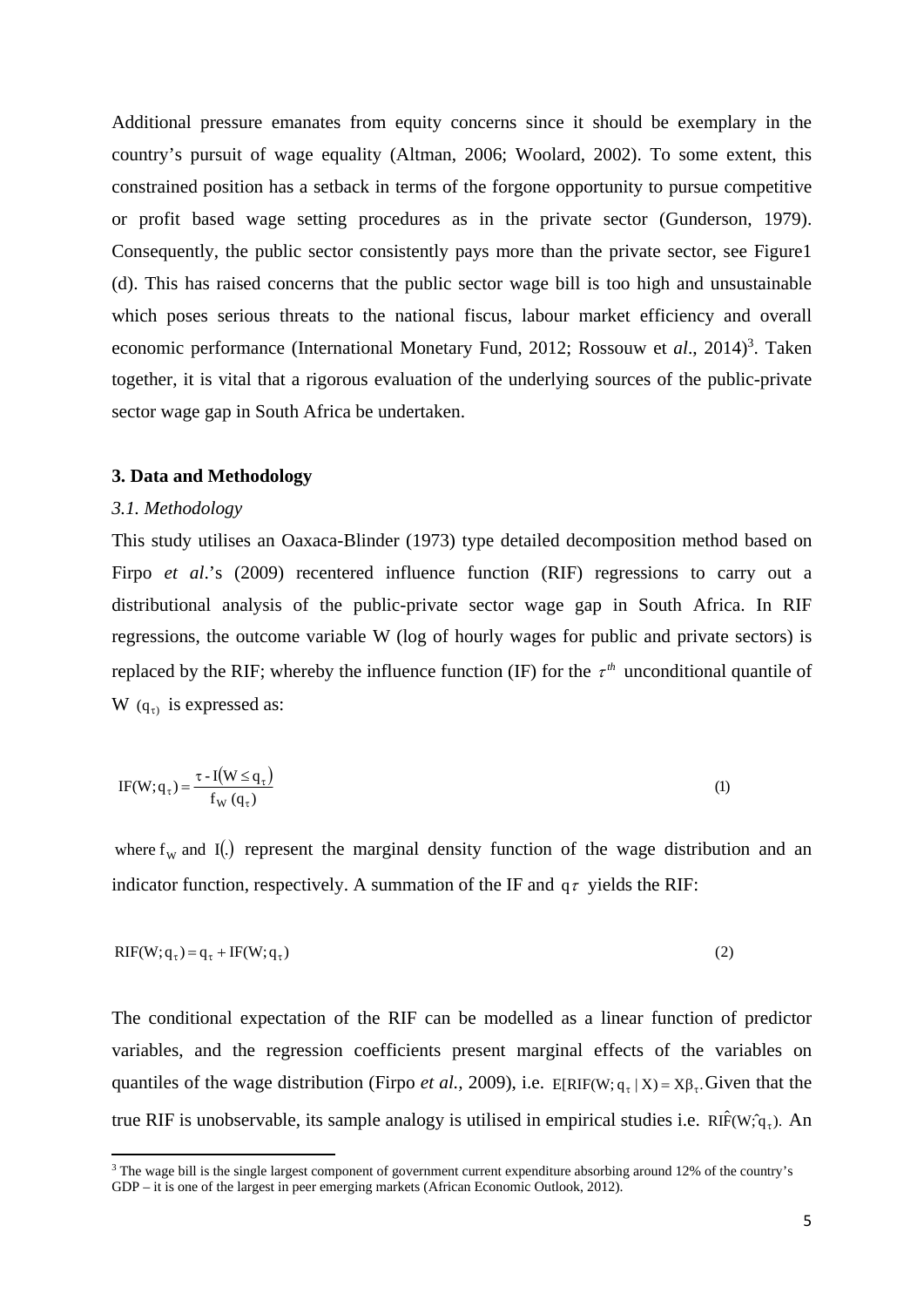important theoretical property of the RIF is that its mean at the  $\tau^{th}$  quantile equals the unconditional quantile  $q_t$  (Firpo *et al.*, 2009). This enables us to apply a generalised Oaxaca-Blinder (1973) decomposition across similar quantiles of public and private sector wage distributions (Fortin *et al*., 2011) as follows:

$$
\hat{q}_{P\tau} - \hat{q}_{N\tau} = \overline{RIF}(W_P; \hat{q}_{P\tau}) - \overline{RIF}(W_N; \hat{q}_{N\tau}) = \underbrace{\left(\overline{X_P} - \overline{X_N}\right)\hat{p}_{P\tau}}_{a} + \underbrace{\left(\hat{\beta}_{P\tau} - \hat{\beta}_{N\tau}\right)\overline{X_N}}_{b}
$$
\n(3)

where  $\hat{q}_{P\tau}$  and  $\hat{q}_{N\tau}$  are  $\tau^{\prime\prime}$  quantiles of the marginal distributions of wages for public (P) and private (N) sectors, respectively.  $\hat{\beta}_{P_{\tau}}$  and  $\hat{\beta}_{N_{\tau}}$  are  $\tau^{th}$  quantile regression coefficients from RIF regressions for each sector.  $\overline{X_p}$  and  $\overline{X_N}$  are average characteristics for each sector. In (3), *a* and *b* represent components of the public-private sector wage differential  $(\hat{q}_{P\tau} - \hat{q}_{N\tau})$  due to different endowments of observable characteristics 'composition effect' and different wage structures (coeffients) across the sectors 'price effect', respectively. These components can be further decomposed as follows to give partial contributions of the *k*th predictor variable:

$$
a = \sum_{k=1}^{K} \left( \overline{X}_{P,k} - \overline{X}_{N,k} \right) \hat{\beta}_{P\tau}, \quad \text{and} \quad b = \sum_{k=1}^{K} \left( \hat{\beta}_{P\tau}, \hat{\beta}_{N\tau}, \hat{\beta}_{N,k} \right) \overline{X}_{N,k}
$$
(4)

The detailed decomposition of the 'price effect' (b) has been controlled for the parameter invariace problem as per Yun (2005). It is notable that issues of sample selection bias and endogeneity are beyond the scope of this study due to data constraints. Previous studies have shown that available data does not have plausible instruments to adequately control for the problem, see Casale and Posel (2011).

#### *3.2. Data*

Our study uses the Post-Apartheid Labour Market Series (PALMS) dataset for the period 2000-7. This pooled dataset was developed by Kerr *et al*., (2013) based on the Labour Force Surveys (LFS) conducted by Statistics South Africa. The LFS collects detailed labour market information on a nationally representative sample bi-annually. However, as highlighted by Branson and Wittenberg (2013), the LFS data are not directly comparable overtime. Thus, the PALMS data harmonizes the cross sections using cross entropy weights. Apart from being data driven, the period of analysis provides a fair picture of the post-Apartheid South African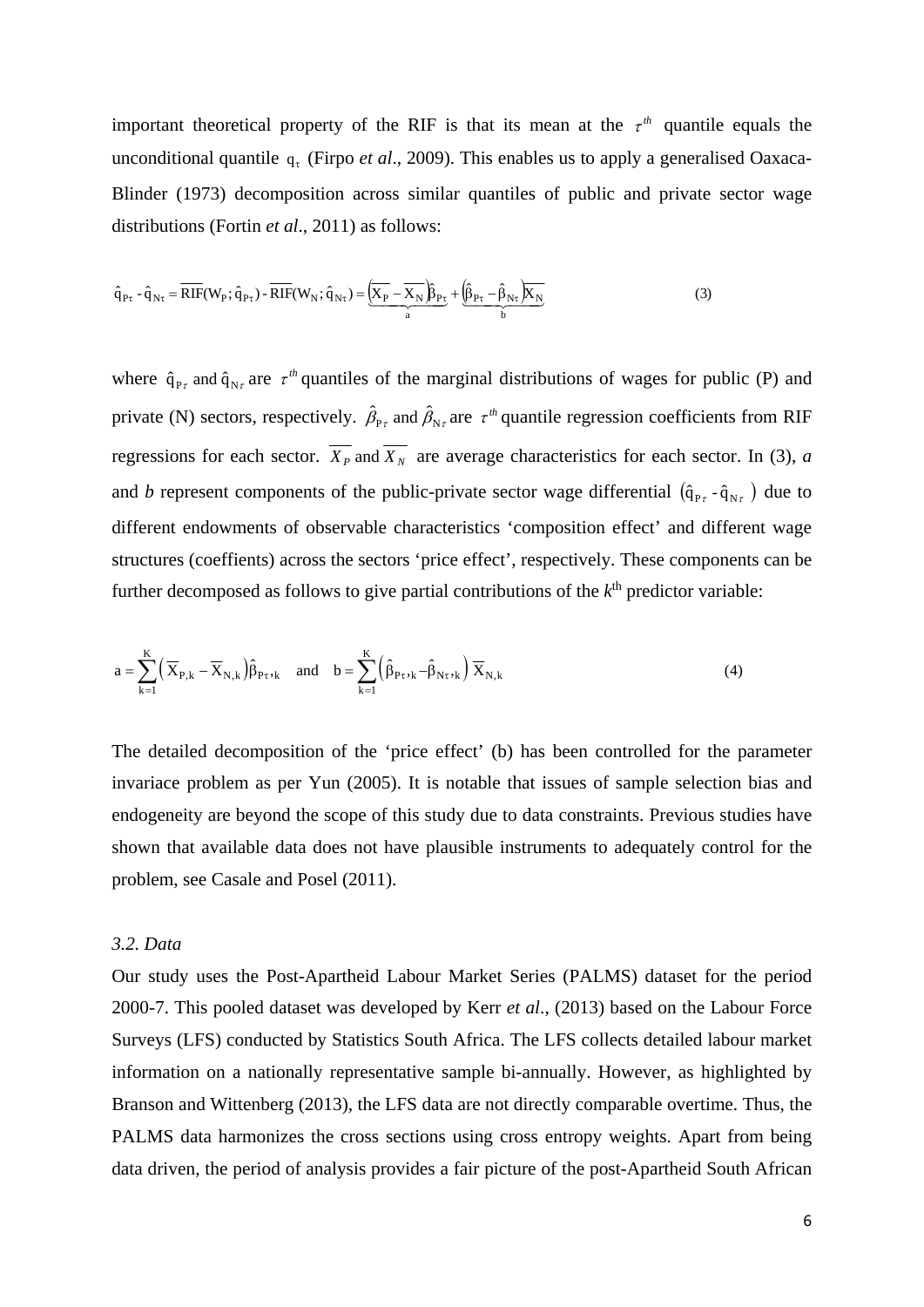labour market. Prior to this period, the public sector was undertaking major reforms while the post-period is characterized by a number of trends that are likely to affect the composition and wages of the two sectors. For instance, the 2008 financial crisis and the hosting of the 2010 world cup could have affected employment probabilities of low skilled workers.

We restrict our sample of analysis to workers aged 16-60 years in paid employment. Selfemployed workers are excluded to avoid potential biases due to self-selection and the usual difficulties in evaluating their wage. We also exclude individuals with missing information on any of our key variables. This leaves a final sample of 151,830 workers with 30,975 (20%) in the public sector and 120,855 (80%) in the private sector. A public sector employee is defined as one employed in a parastatal, national-, provincial- and local-government, while a private sector employee is one in a private business; this excludes organisations such as business leagues, co-operatives and non-governmental organisations.

The LFS provides detailed information on individual earnings and hours worked per week in the primary job. This information is used to construct gross hourly wages deflated to 2000 values using the consumer price index. In the total sample, 24% of workers report their earnings in brackets. An examination of these responses by sector shows that 33% (22%) of public (private) sector workers give bracket responses. These differences are statistically significant suggesting that earnings bracket responses are potentially non-random (Posel and Casale, 2006). We reweight wages for individuals who gave point responses to account for the non-randomness of bracket responses using a set of weights published in the PALMS data<sup>4</sup>. Table A.1 in the Appendix provides a detailed description of the other variables used in our estimations, while Table 1 presents descriptive statistics of the sample.

<sup>&</sup>lt;sup>4</sup> For each point response which falls in bracket j, the weight is computed as a product of its cross entropy weight and the inverse probability of giving a bracket response in bracket j. This reweighting allows us to treat bracket responses as point data missing at random (Wittenberg, 2013).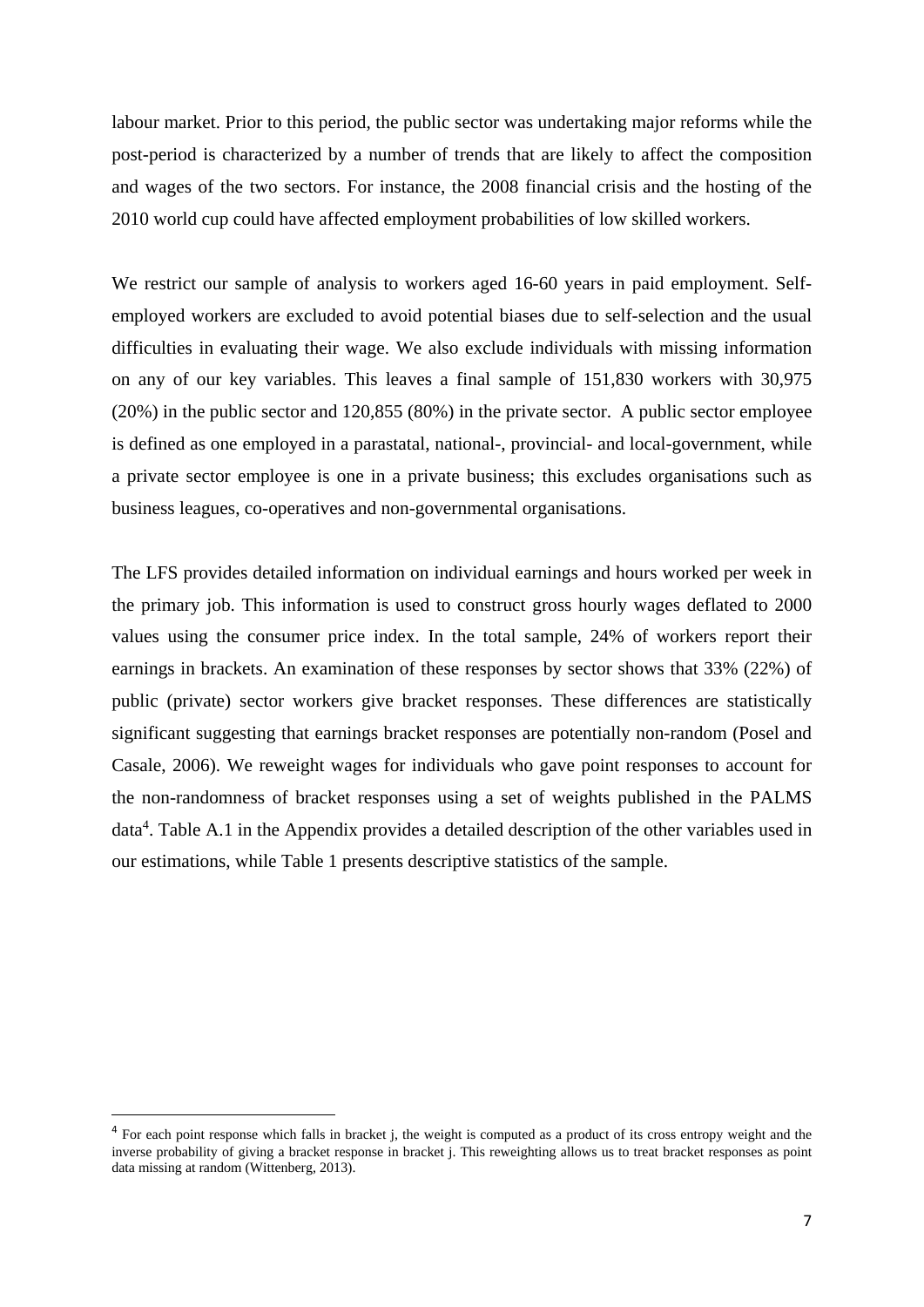|                              | All    |         |        | Female  | Male   |         |
|------------------------------|--------|---------|--------|---------|--------|---------|
|                              | Public | Private | Public | Private | Public | Private |
| Log wage                     | 2.881  | 2.050   | 2.900  | 2.014   | 2.866  | 2.065   |
|                              |        |         |        |         |        |         |
| Demographics:<br>Female      | 0.455  | 0.304   |        |         |        |         |
|                              | 39.79  | 35.76   | 39.84  | 35.22   | 39.76  | 36.00   |
| Age<br><b>Black</b>          | 0.717  | 0.692   | 0.718  | 0.581   | 0.716  | 0.740   |
| Coloured                     | 0.103  | 0.130   | 0.098  | 0.168   | 0.108  | 0.113   |
| Asian/Indian                 | 0.030  | 0.041   | 0.028  | 0.051   | 0.031  | 0.037   |
| White                        | 0.150  | 0.137   | 0.157  | 0.201   | 0.145  | 0.110   |
| Married                      | 0.655  | 0.577   | 0.558  | 0.483   | 0.737  | 0.618   |
|                              |        |         |        |         |        |         |
| Education:                   |        |         |        |         |        |         |
| No schooling                 | 0.026  | 0.053   | 0.018  | 0.035   | 0.033  | 0.061   |
| Primary                      | 0.111  | 0.222   | 0.068  | 0.153   | 0.146  | 0.251   |
| Incomplete secondary         | 0.207  | 0.361   | 0.173  | 0.347   | 0.236  | 0.367   |
| Matric                       | 0.269  | 0.280   | 0.244  | 0.352   | 0.290  | 0.249   |
| Diploma                      | 0.237  | 0.051   | 0.313  | 0.069   | 0.173  | 0.043   |
| Degree                       | 0.150  | 0.033   | 0.184  | 0.043   | 0.122  | 0.029   |
| Job characteristics:         |        |         |        |         |        |         |
| Union membership             | 0.708  | 0.298   | 0.709  | 0.233   | 0.707  | 0.326   |
| Tenure (years)               | 11.222 | 6.292   | 10.696 | 5.573   | 11.661 | 6.606   |
| Firm size: $<$ 5 workers     | 0.047  | 0.104   | 0.055  | 0.104   | 0.041  | 0.104   |
| Firm size: 5-9 workers       | 0.081  | 0.134   | 0.087  | 0.147   | 0.077  | 0.128   |
| Firm size: 10-19 workers     | 0.193  | 0.173   | 0.231  | 0.179   | 0.161  | 0.170   |
| Firm size: 20-49 workers     | 0.256  | 0.203   | 0.273  | 0.227   | 0.242  | 0.193   |
| Firm size: 50/more workers   | 0.422  | 0.386   | 0.354  | 0.344   | 0.479  | 0.405   |
| Occupation:                  |        |         |        |         |        |         |
| Manager                      | 0.041  | 0.043   | 0.029  | 0.039   | 0.051  | 0.045   |
| Professional                 | 0.125  | 0.024   | 0.164  | 0.032   | 0.093  | 0.020   |
| Technician                   | 0.290  | 0.063   | 0.401  | 0.089   | 0.197  | 0.052   |
| Clerks                       | 0.132  | 0.114   | 0.170  | 0.249   | 0.101  | 0.055   |
| Skilled agriculture worker   | 0.008  | 0.009   | 0.003  | 0.006   | 0.012  | 0.010   |
| Craft & related trades       | 0.054  | 0.188   | 0.009  | 0.065   | 0.093  | 0.241   |
| Service & shop sales workers | 0.151  | 0.130   | 0.086  | 0.162   | 0.205  | 0.115   |
| Operator                     | 0.045  | 0.181   | 0.009  | 0.072   | 0.076  | 0.228   |
| Elementary occupation        | 0.153  | 0.249   | 0.131  | 0.286   | 0.172  | 0.233   |
| Industry:                    |        |         |        |         |        |         |
| Agriculture                  | 0.009  | 0.127   | 0.006  | 0.121   | 0.010  | 0.130   |
| Mining                       | 0.009  | 0.108   | 0.001  | 0.011   | 0.016  | 0.150   |
| Manufacturing                | 0.024  | 0.212   | 0.011  | 0.211   | 0.034  | 0.213   |
| Construction                 | 0.024  | 0.091   | 0.013  | 0.020   | 0.034  | 0.122   |
| Trade                        | 0.019  | 0.228   | 0.015  | 0.323   | 0.021  | 0.186   |
| Transport                    | 0.080  | 0.045   | 0.038  | 0.024   | 0.115  | 0.055   |
| Financial services           | 0.037  | 0.126   | 0.032  | 0.161   | 0.041  | 0.110   |
| Social services              | 0.799  | 0.063   | 0.883  | 0.129   | 0.728  | 0.035   |
| Location:                    |        |         |        |         |        |         |
| Gauteng                      | 0.099  | 0.151   | 0.081  | 0.190   | 0.114  | 0.134   |
| Western Cape                 | 0.121  | 0.065   | 0.147  | 0.068   | 0.100  | 0.064   |
| Eastern Cape                 | 0.031  | 0.025   | 0.027  | 0.021   | 0.035  | 0.026   |
| Northern Cape                | 0.080  | 0.075   | 0.081  | 0.060   | 0.079  | 0.082   |
| Free State                   | 0.202  | 0.177   | 0.207  | 0.196   | 0.198  | 0.168   |
| Kwazulu Natal                | 0.081  | 0.085   | 0.084  | 0.060   | 0.079  | 0.096   |
|                              |        |         |        |         |        |         |

# Table 1: Descriptive (average) statistics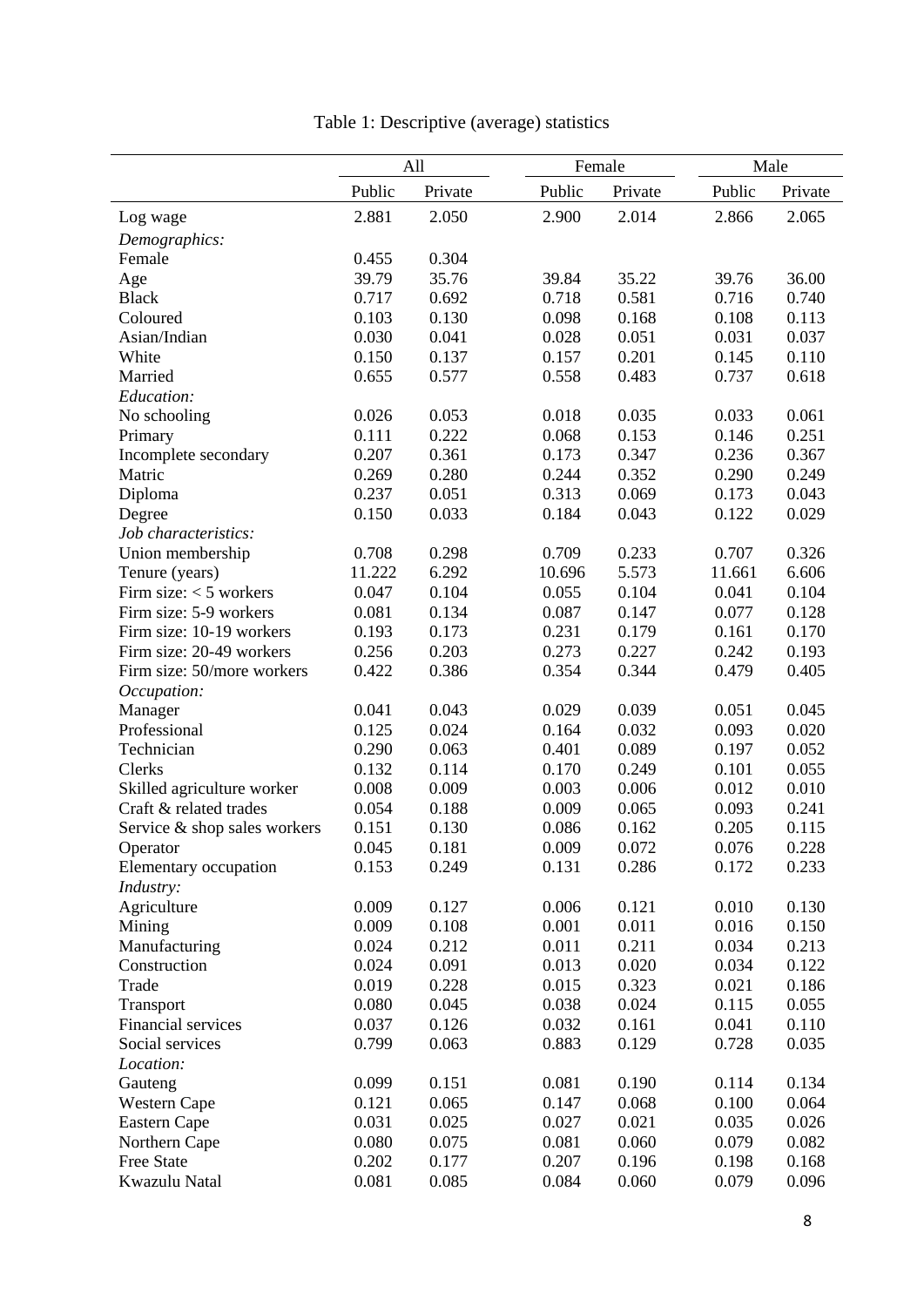| North West        | 0.059  | 0.073   | 0.061  | 0.060  | 0.057  | 0.079  |
|-------------------|--------|---------|--------|--------|--------|--------|
| Mpumalanga        | 0.103  | 0.055   | 0.104  | 0.055  | 0.103  | 0.056  |
| Northern Province | 0.223  | 0.294   | 0.208  | 0.291  | 0.236  | 0.295  |
| Year of survey    |        |         |        |        |        |        |
| 2000              | 0.123  | 0.112   | 0.118  | 0.112  | 0.127  | 0.112  |
| 2001              | 0.130  | 0.117   | 0.120  | 0.118  | 0.137  | 0.116  |
| 2002              | 0.064  | 0.060   | 0.065  | 0.059  | 0.063  | 0.061  |
| 2003              | 0.127  | 0.124   | 0.129  | 0.122  | 0.126  | 0.125  |
| 2004              | 0.133  | 0.135   | 0.138  | 0.128  | 0.129  | 0.138  |
| 2005              | 0.140  | 0.141   | 0.139  | 0.136  | 0.141  | 0.144  |
| 2006              | 0.140  | 0.152   | 0.141  | 0.158  | 0.139  | 0.149  |
| 2007              | 0.144  | 0.158   | 0.150  | 0.166  | 0.138  | 0.154  |
| N                 | 30,975 | 120,855 | 14,826 | 39,623 | 16,149 | 81,232 |

On average, wages are significantly higher in the public than private sector by 0.831 log points. Notably, the public sector wage advantage is higher for women than it is for men. To fully describe the public and private sector wages, Figure 2 depicts the kernel density estimates of the public/private sector wage distributions. These show that wage distributions in the two sectors are fundamentally different. In particular, the mass of the public sector distribution lies to the right of the private sector's. In addition, the public sector's distribution is more peaked and exhibits lower dispersion than the private sector's. Clearly, wages are higher and more compressed in the public than in the private sector. This is consistent regardless of gender.





The disparities exhibited in Figure 2 are potentially due to differences in workers' characteristics across sectors. Indeed, Table 1 shows that a higher proportion of public sector workers are women, Black, older and married compared to those in the private sector. In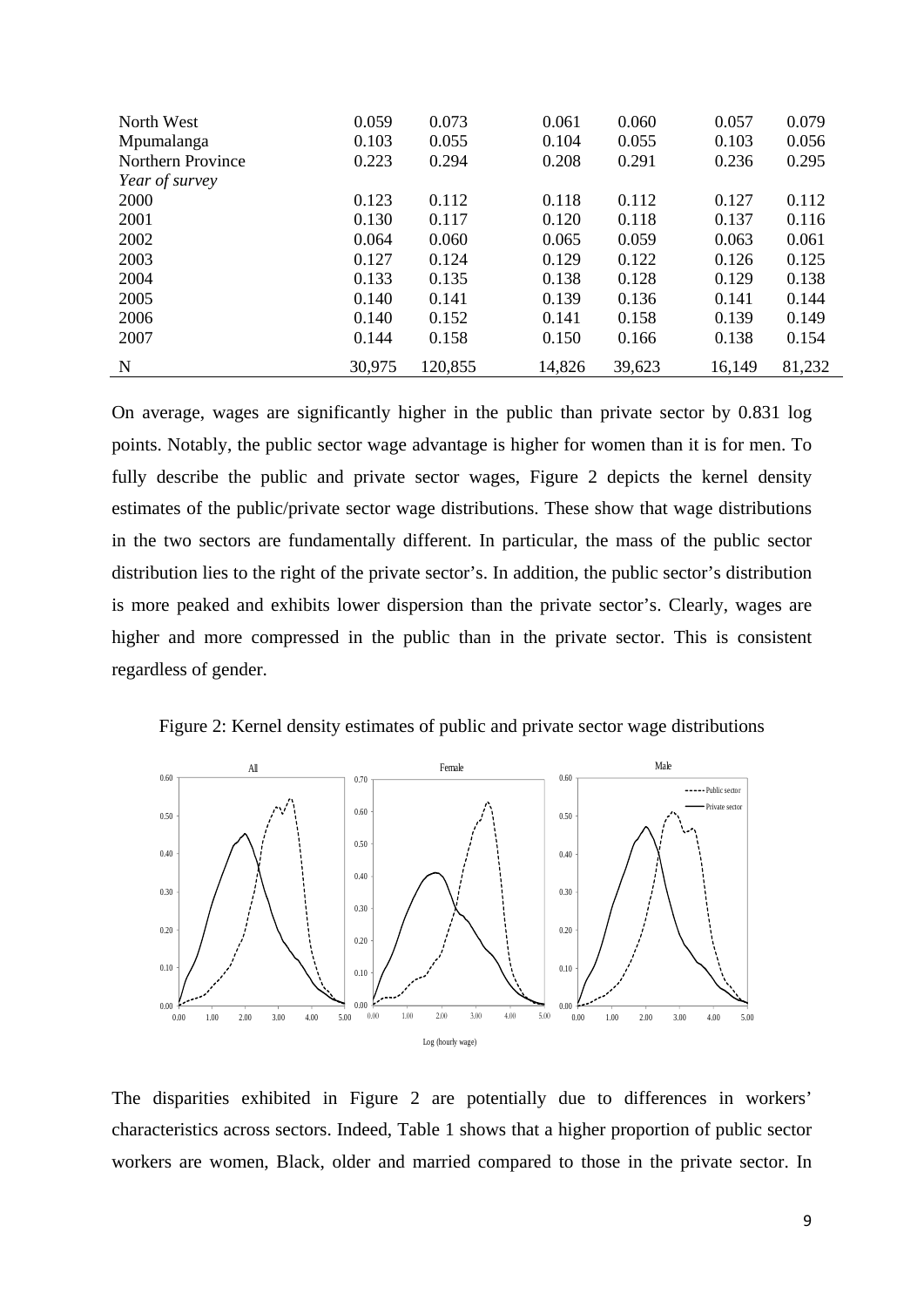addition, the education distribution is skewed in favour of the public sector. For instance, 39% of workers in the public sector have a diploma or a degree compared to 8% in the private sector. Consistent with the education distribution, the public sector has a higher proportion of workers in white-collar occupations (i.e. professionals, technical and clerical) while private sector workers are mainly in blue-collar occupations (i.e. crafts and related trades, machine operator and elementary work).

The descriptive statistics also highlight that workers in the public sector are more likely to be unionized. We do not observe significant differences in union-membership across gender in the public sector; the converse applies to the private sector where men have higher unionisation rates. As expected, public sector workers have considerably longer tenure periods and are more concentrated in larger establishments than private sector workers. We also find marked differences in economic activities across sectors. For example, the dominant industry of employment in the public sector is social and community services, while the corresponding industry for the private sector is wholesale, retail and trade. Clearly, the demographic, skill and occupational profiles differ considerably across the public and private sectors. The variation of the wage gap by (selected) characteristics is considered next.

#### *3.3. Overview of the total public-private sector wage gap*

Figure 3 presents a visual summary of the sectoral wage gap for all workers and separately by gender, race, union membership and education. Panel A, graph (I) shows the total wage gap at the mean and at different points of the wage distribution. Evidently, the gap is not constant across the wage distribution but follows an inverted U-shape. It monotonically increases at the lower-end (1-24<sup>th</sup> percentiles), becomes flat in the middle (25-69<sup>th</sup> percentiles), and then declines. Panel A, graph (II) shows the intra-gender sectoral wage gap for men and women. The wage gap is higher among women than men, except at the tails of the distribution. In line with extant literature, women fare better in the public sector than their male counterparts. This is corroborated by Panel B, graph (I) which plots the within sector male-female wage differential. Panel B, graph (II) shows the sectoral wage gap by race. We find that the gap is highest among the previously marginalized groups (Blacks and Coloureds), while the reverse applies to Whites with Asian/Indians occupying the intermediate position.

We further explore the sectoral wage gap by education and union membership, given the importance of these variables in South African wage determination. Panel C, graph (I) shows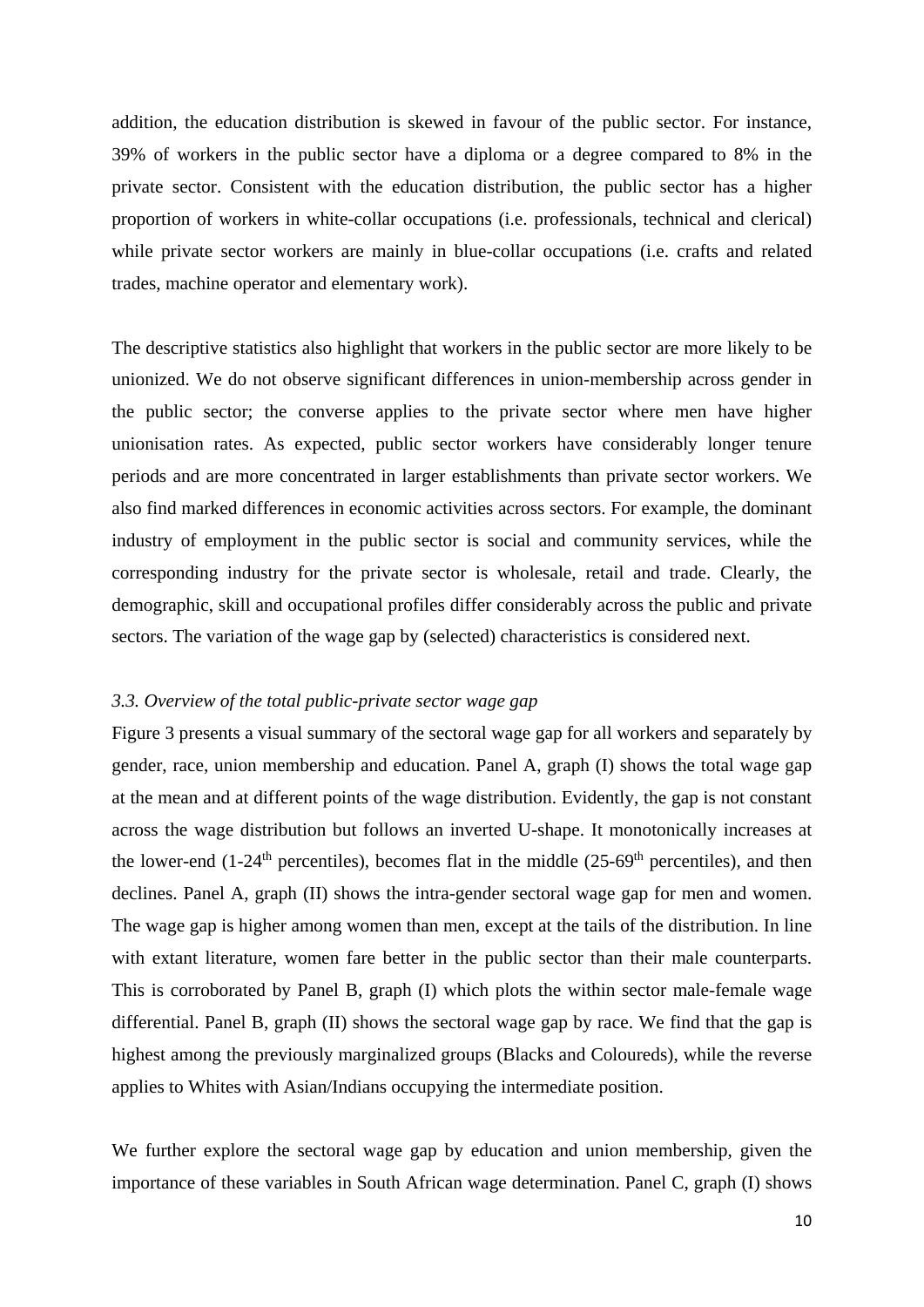considerable differences in the sectoral wage gap across education levels. The gap is higher among workers with lower levels of education (less than matric) than for those with higher levels (diploma and degree). We remark that from the  $30<sup>th</sup>$  (77<sup>th</sup>) percentile onwards the public-private sector wage gap is in favour of private sector workers with a degree (diploma).



Figure 3: The wage gap by gender, race and education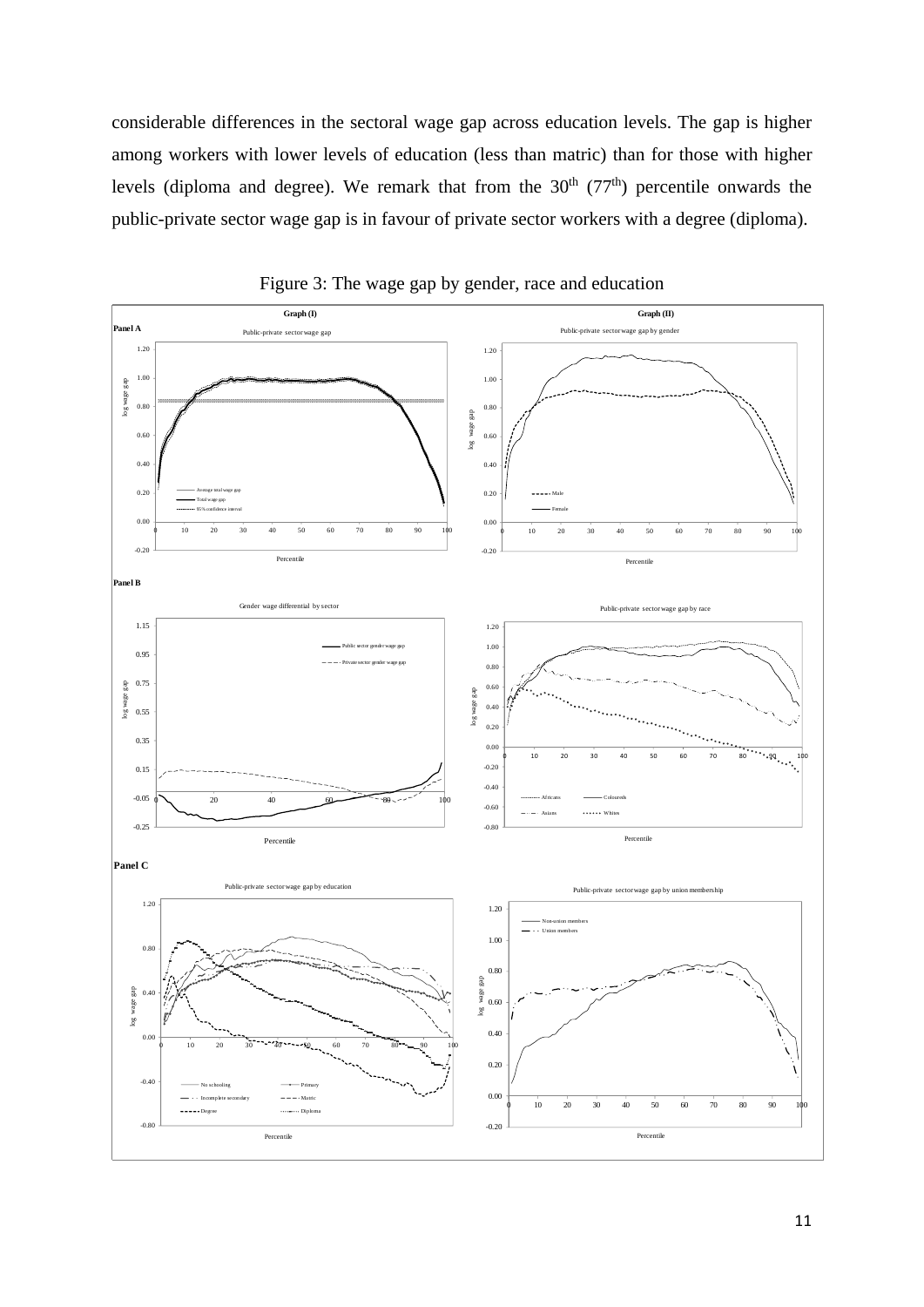The portrait for union membership is unsurprising – Figure 3 Panel C, graph (II); at the lower end of the distribution, unionised workers enjoy higher wages than their non-unionised counterparts, while the differences are statistically similar at higher percentiles. Furthermore, when comparing public and private sector wages among unionised workers, we find a differential in favour of the public sector. This suggests that public sector unions are relatively more influential in wage determination. Given that the wage gap exhibits considerable heterogeneity across characteristics, we proceed to analyse these within a multivariate framework.

#### **4. Empirical results**

#### *4.1. Unconditional quantile regression results*

Table 2 presents estimates from RIF regressions for the public and private sectors. To streamline the discussion, we focus on the results for the bottom  $(10<sup>th</sup>$  percentile), middle  $(50<sup>th</sup>$  percentile) and top  $(90<sup>th</sup>$  percentile) of the wage distribution. The results show that the effects of the variables on wages differ across sectors and percentiles of the distribution. Generally, after controlling for observable characteristics there is a gender wage penalty to the disadvantage of women; this tends to be larger in the private than the public sector, except at the bottom. This result is consistent with findings in previous studies (Woolard, 2001; Gregory and Borland, 1999). The findings for race are in line with the well-known South African racial wage hierarchy. Across the distribution the racial wage disparities are higher in the private than the public sector, especially at the top. The results for age show the usual positive but declining effect on wages; this strengthens with percentiles of the distribution.

|                 | Public sector    |                  |                  | Private sector   |                  |                  |  |
|-----------------|------------------|------------------|------------------|------------------|------------------|------------------|--|
|                 | $10^{\text{th}}$ | 50 <sup>th</sup> | 90 <sup>th</sup> | $10^{\text{th}}$ | 50 <sup>th</sup> | 90 <sup>th</sup> |  |
| Demographics:   |                  |                  |                  |                  |                  |                  |  |
| Female          | $-0.249***$      | $-0.091***$      | $-0.158***$      | $-0.180***$      | $-0.169***$      | $-0.229***$      |  |
| <b>Blacks</b>   | $-0.305***$      | $-0.397***$      | $-0.255***$      | $-0.206***$      | $-0.668***$      | $-1.674***$      |  |
| Coloured        | $-0.106**$       | $-0.219***$      | $-0.120**$       | $-0.001$         | $-0.350***$      | $-1.390***$      |  |
| Asian/Indian    | $-0.005$         | $-0.151***$      | $-0.159**$       | $0.033***$       | $-0.100***$      | $-1.282***$      |  |
| Age             | $-0.007$         | $0.051***$       | $0.033***$       | $0.018***$       | $0.017***$       | $0.067***$       |  |
| Age-sq.         | 0.000            | $-0.001***$      | $0.000***$       | $0.000***$       | $0.000***$       | $-0.001***$      |  |
| Married         | $0.097***$       | $0.028**$        | $-0.016$         | $0.043***$       | $0.084***$       | $0.109***$       |  |
| Education:      |                  |                  |                  |                  |                  |                  |  |
| Primary         | 0.264            | $-0.002$         | $-0.012$         | $0.230***$       | $0.103***$       | $0.050***$       |  |
| Incomplete sec. | $0.676***$       | $0.189***$       | $0.038*$         | $0.425***$       | $0.291***$       | $0.193***$       |  |
| Matric          | $1.044***$       | $0.479***$       | $0.132***$       | $0.537***$       | $0.548***$       | $0.495***$       |  |

Table 2: Unconditional quantile regression results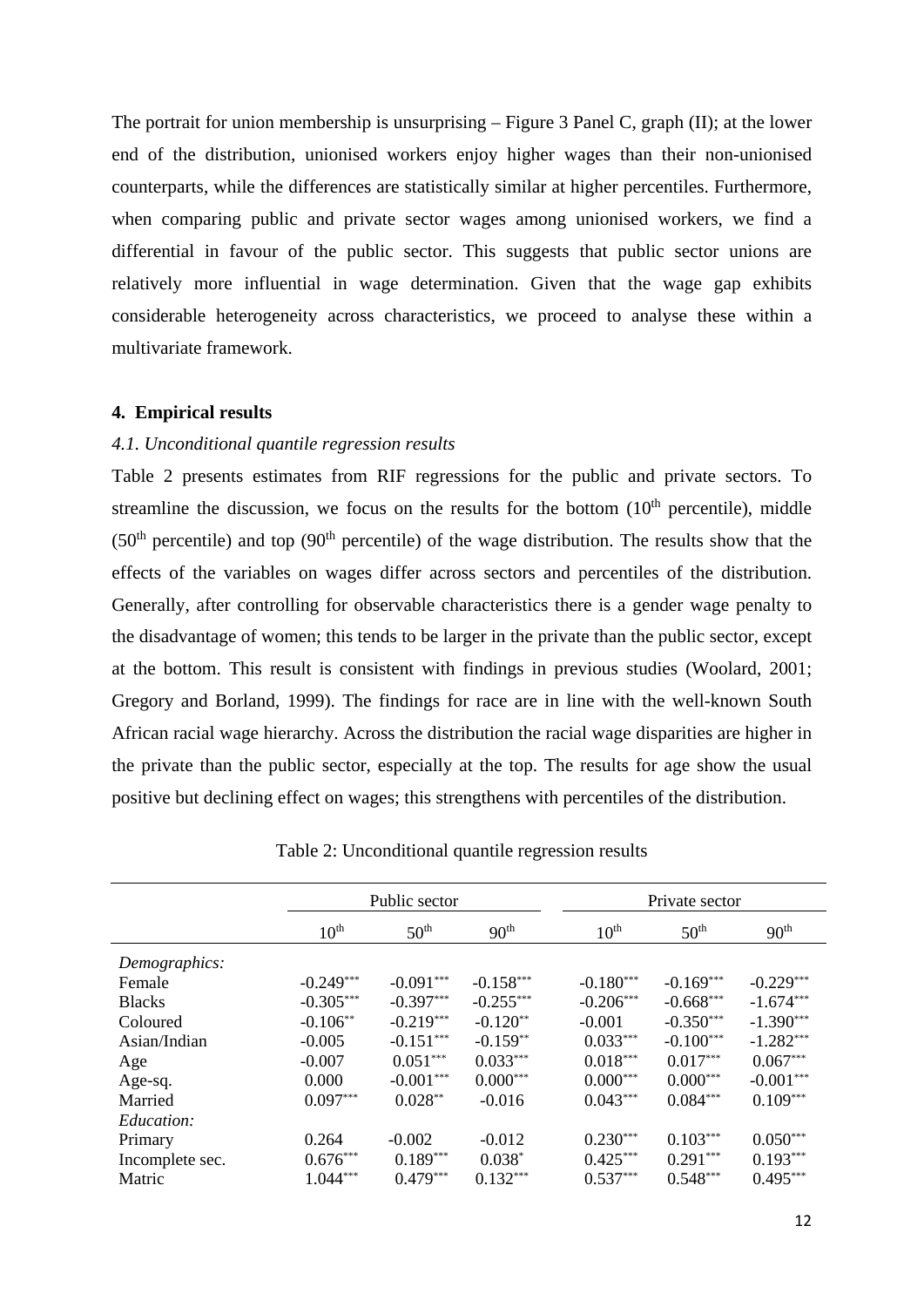| Diploma                | $1.291***$  | $0.694***$  | $0.277***$  | $0.601***$  | $0.781***$  | $1.496***$  |
|------------------------|-------------|-------------|-------------|-------------|-------------|-------------|
| Degree                 | $1.268***$  | $0.868***$  | $0.658***$  | $0.509***$  | $0.692***$  | $2.669***$  |
| Work characteristics:  |             |             |             |             |             |             |
| Union                  | $0.711***$  | $0.140***$  | $-0.063***$ | $0.168***$  | $0.262***$  | $-0.048*$   |
| Tenure                 | $0.078***$  | $0.023***$  | $0.007**$   | $0.024***$  | $0.029***$  | $0.019***$  |
| Tenure sq.             | $-0.002***$ | $0.000***$  | 0.000       | $-0.001***$ | $-0.001***$ | 0.000       |
| Firm size: $<$ 5 wkrs. | $-0.639***$ | $-0.105***$ | $-0.032$    | $-0.362***$ | $-0.256***$ | $-0.319***$ |
| Firm size: 5-9 wkrs.   | $-0.230***$ | $-0.078***$ | $-0.055**$  | $-0.118***$ | $-0.156***$ | $-0.304***$ |
| Firm size: 10-19 wkrs. | $-0.229***$ | $-0.009$    | $-0.080***$ | $-0.038***$ | $-0.116***$ | $-0.264***$ |
| Firm size: 20-49 wkrs. | $-0.174***$ | $-0.001$    | $-0.025$    | 0.002       | $-0.056***$ | $-0.155***$ |
| Occupation:            |             |             |             |             |             |             |
| Manager                | $0.836***$  | $0.833***$  | $0.983***$  | $0.123***$  | $0.546***$  | $1.572***$  |
| Professional           | $0.856***$  | $0.755***$  | $0.291***$  | $0.088***$  | $0.569***$  | $1.570***$  |
| Technician             | $0.817***$  | $0.694***$  | $0.168***$  | $0.131***$  | $0.498***$  | $0.814***$  |
| Clerks                 | $0.893***$  | $0.341***$  | 0.030       | $0.201***$  | $0.502***$  | $-0.011$    |
| Service workers        | $0.318***$  | $0.341***$  | 0.014       | $0.047***$  | $-0.023$    | $-0.051*$   |
| Skilled Agric.         | $0.326*$    | $0.096*$    | 0.048       | $0.185***$  | $0.105***$  | $-0.005$    |
| Crafts                 | $0.613***$  | $0.238***$  | $-0.017$    | $0.113***$  | $0.235***$  | $0.064***$  |
| Operator               | $0.671***$  | $0.126***$  | $-0.078***$ | $0.140***$  | $0.252***$  | $-0.199***$ |
| Industry:              |             |             |             |             |             |             |
| Agriculture            | $-0.921***$ | $0.099*$    | $-0.203***$ | $-1.020***$ | $-0.537***$ | $-0.097***$ |
| Mining                 | 0.193       | $-0.056$    | $-0.050$    | $0.312***$  | $0.248***$  | 0.000       |
| Social services        | $0.453***$  | 0.006       | $-0.252***$ | $0.081***$  | $-0.085***$ | $-0.270***$ |
| Construction           | $-0.266*$   | $-0.014$    | $-0.240***$ | $0.075***$  | $-0.174***$ | $-0.073**$  |
| Trade                  | $-0.215$    | $-0.154***$ | $-0.247***$ | $0.034***$  | $-0.139***$ | $-0.230***$ |
| Transport              | $0.439***$  | $0.110**$   | $-0.203**$  | $-0.033$    | $-0.100***$ | 0.044       |
| Financial services     | $0.402***$  | $-0.009$    | $-0.093$    | $0.110***$  | $-0.139***$ | $-0.043$    |
| Location:              |             |             |             |             |             |             |
| Western Cape           | $-0.093*$   | $-0.052*$   | $-0.037$    | $0.187***$  | $-0.092***$ | $-0.129***$ |
| Eastern Cape           | $-0.331***$ | $-0.008$    | $-0.041$    | $-0.382***$ | $-0.254***$ | $-0.183***$ |
| Northern Cape          | $-0.256***$ | $-0.024$    | $-0.016$    | $-0.253***$ | $-0.283***$ | $-0.143***$ |
| <b>Free State</b>      | $-0.227***$ | 0.008       | $-0.088***$ | $-0.508***$ | $-0.353***$ | $-0.184***$ |
| Kwazulu Natal          | $-0.132***$ | $-0.065***$ | $-0.099***$ | $-0.135***$ | $-0.206***$ | $-0.179***$ |
| North West             | $-0.080*$   | 0.011       | $-0.116***$ | $-0.272***$ | $-0.225***$ | $-0.073**$  |
| Mpumalanga             | $-0.220***$ | $-0.007$    | $-0.051$    | $-0.277***$ | $-0.250***$ | $-0.045$    |
| Northern Province      | $-0.267***$ | $-0.006$    | $-0.105***$ | $-0.607***$ | $-0.296***$ | $-0.120***$ |
| Year of survey:        |             |             |             |             |             |             |
| 2001                   | $0.088*$    | $-0.009$    | $0.057**$   | $-0.037**$  | $-0.018$    | $-0.009$    |
| 2002                   | 0.014       | 0.035       | 0.035       | $-0.051**$  | $-0.070***$ | 0.001       |
| 2003                   | $0.168***$  | $0.055***$  | $0.064**$   | $0.030*$    | $-0.046***$ | $-0.013$    |
| 2004                   | $0.219***$  | $0.093***$  | $0.099***$  | $0.100***$  | 0.017       | $0.071**$   |
| 2005                   | $0.147***$  | $0.090***$  | $0.159***$  | $0.136***$  | 0.011       | $0.098***$  |
| 2006                   | $0.208***$  | $0.118***$  | $0.195***$  | $0.201***$  | $0.066***$  | $0.127***$  |
| 2007                   | $0.202***$  | $0.164***$  | $0.208***$  | $0.232***$  | $0.088***$  | $0.136***$  |
| Constant               | $-0.584*$   | $1.036***$  | $3.124***$  | $0.177***$  | 1.598***    | $3.014***$  |
|                        |             |             |             |             |             |             |

Reference groups defined in Table A.1 in the Appendix. Significance level: \*\*\*=1%, \*\*=5%, \*=10%.

For education, the returns are positively correlated to the echelons, in line with the human capital theory. However, the magnitudes tend to vary within and across sectors. At the bottom of the distribution, returns to all levels are relatively higher in the public sector; the opposite applies to higher percentiles. Within the public sector, all levels' returns decline as a function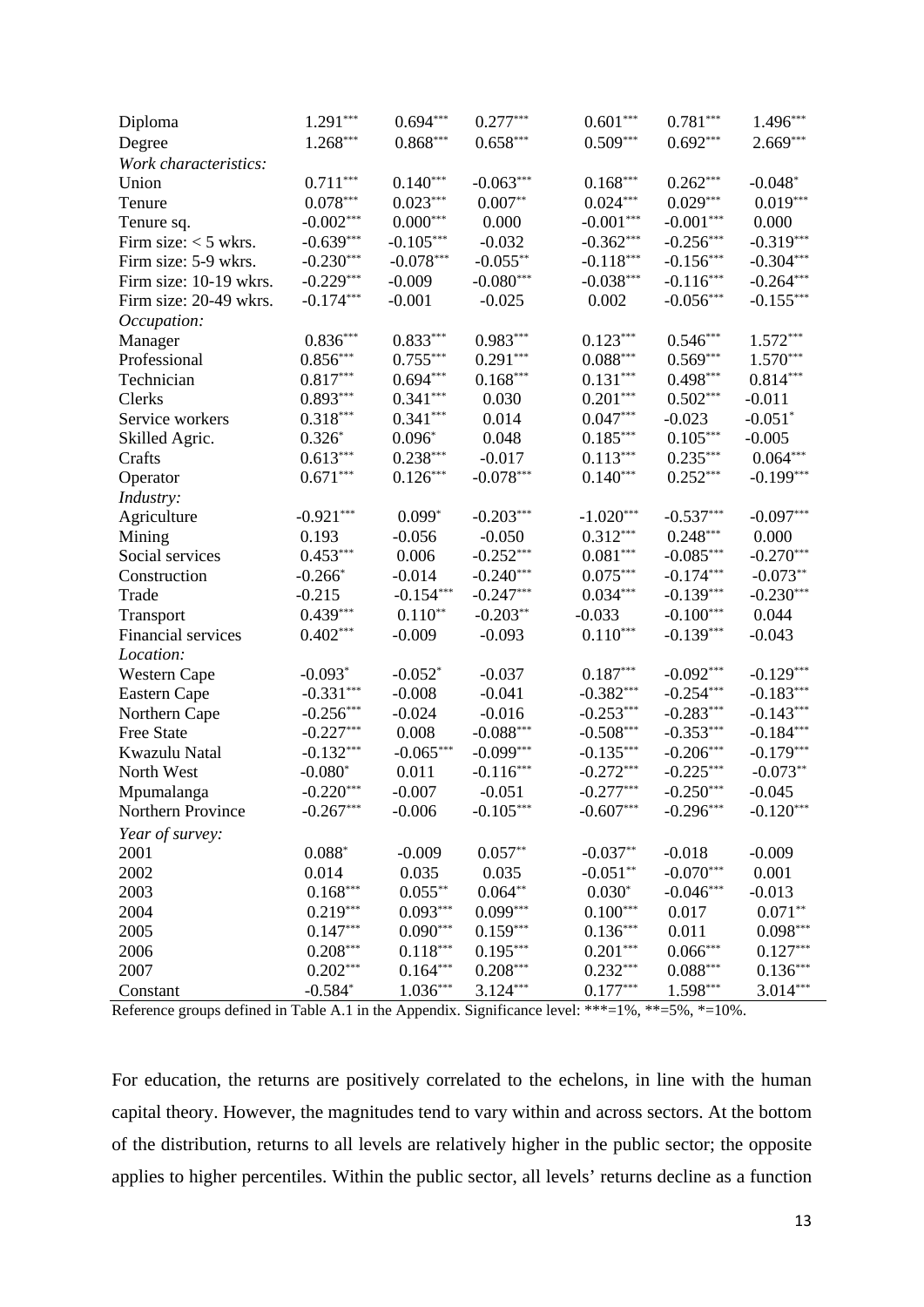of percentiles, while in the private sector divergent patterns emerge for high and low education levels. Returns to low (high) levels of education are negatively (positively) correlated with percentiles of the distribution. As such, the within-sector effect of education is to compress (disperse) wages in the public (private) sector while the between-sector effect is to disequalise wages.

Logically, union membership yields a wage premium (penalty) at the bottom (top) of the distribution in the both sectors. In line with our descriptive analysis, the union premium is higher in the public than in the private sector. Overall, unions tend to reduce wage dispersion within sectors and at the same time induce sectoral wage disparities, particularly at the bottom. Further, the results reveal an inverted U-shaped wage tenure profile, for both sectors. Also as expected, the results exhibit a firm size wage premium, regardless of sector. We uncover considerable sectoral differences in returns to occupation and industry. The case for all occupations shows higher returns at the bottom of the public sector distribution, while at the top, white-collar occupations have higher returns in the private sector. For industry, the results are not robust. More generally, at the bottom, highest paying industries in the public sector are social services; and transport and communications; this extends to mining and financial services in the private sector. The results further uncover geographical heterogeneity in wages across and within the sectors. Provincial wage differentials are smaller in the public than in the private sector. Moreover, workers in Gauteng earn more than workers elsewhere. This is expected as Gauteng is the country's economic hub. Finally, we generally find a temporal increase in wages; the largest increase pertains to the median (bottom) of the public (private) sector wage distribution.

#### *4.2 Overall decomposition of the wage gap*

As outlined in equation 3, we decompose the total wage gap into the 'composition effect' and the 'price effect'. Results of the decomposition are presented in Figure 4 along with the 95% confidence intervals (dashed lines). Tables 3 and 4 also provide a summary of the results for selected points of the wage distribution. As discussed earlier, the total wage gap exhibits an inverted U-shape. Figure 4 shows that at the  $10-20<sup>th</sup>$  percentiles, the wage gap is entirely due to the 'composition effect' rather than the 'price effect'. In fact, returns to workers' characteristics serve to narrow the wage gap as indicated by the strong negative 'price effect'. This finding is contrary to anecdotal evidence suggesting that high public sector wages, particularly at the bottom of the distribution, are due to a public sector premium. We argue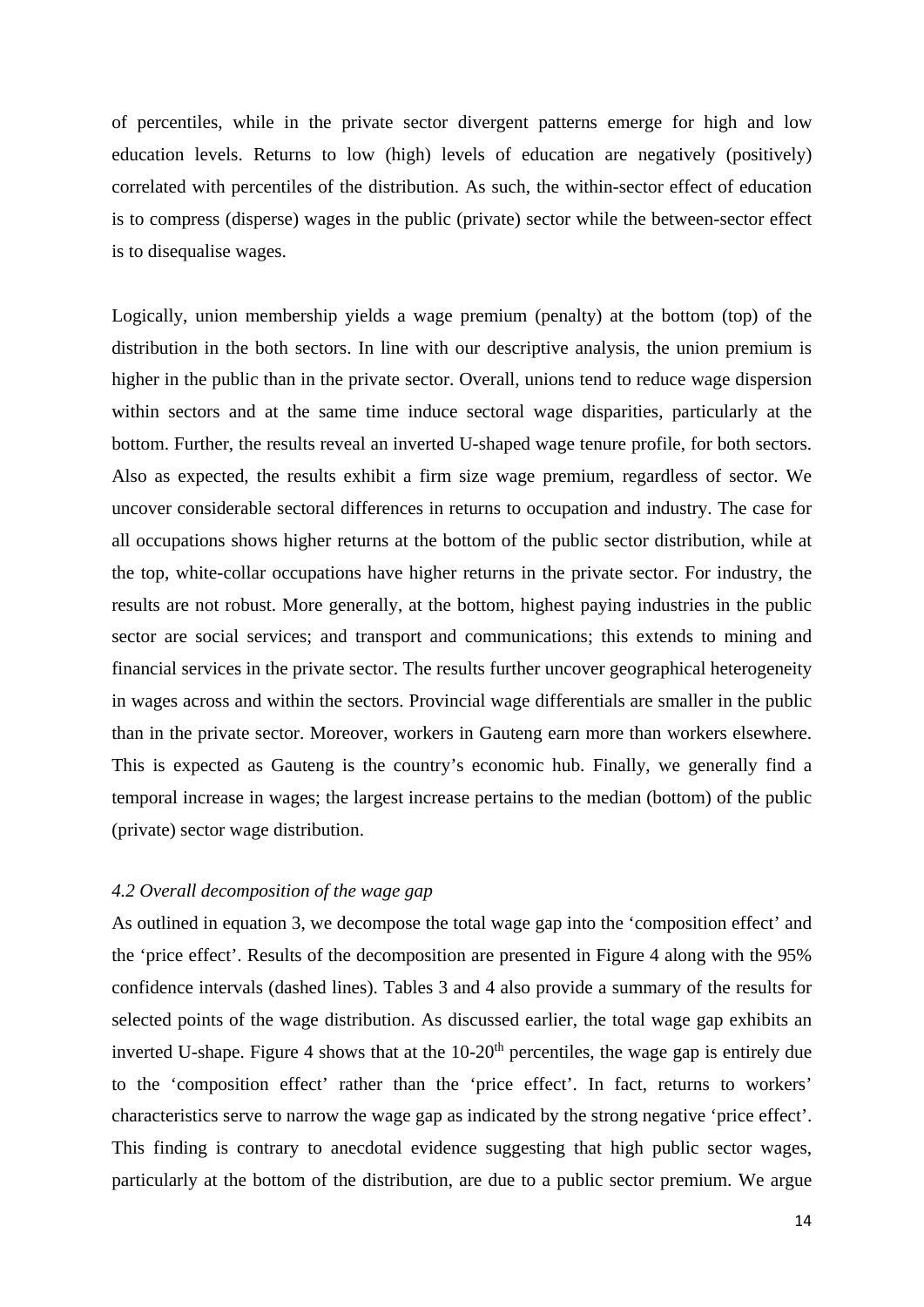the wage gap at the bottom is fully attributable to inferior endowments among private sector workers. This compositional effect, however, declines across the distribution, although it remains the predominant driver of the wage gap up to the  $56<sup>th</sup>$  percentile. Thereafter, the wage gap is largely due to the 'price effect'; accounting for 82% of the total gap at the  $90<sup>th</sup>$ percentile.



Figure 4: Decomposition of the public-private sector wage gap

The results for the wage premium/penalty uncovered here are quite different from those reported in previous South African studies; see Table A.2 in the Appendix. Bosch (2006) reports an average public sector wage premium of 35% while Kerr and Teal (2012) report a premium of 47-62%. A considerably lower wage premium of 13-19% across the distribution is found by Woolard (2002). In contrast, this study finds a substantial wage penalty of 69% at  $10<sup>th</sup>$  percentile and a considerably large premium of 49% at the 90<sup>th</sup> percentile. These vast differences are possibly due to differences in sample restriction and methodologies used. In a bid to reconcile these findings, we try mimicking Woolard's (2002) study, whose scope is closest to the present study, by estimating conditional quantile regression (QR) with a public sector dummy. It is important to note that this approach makes the assumption that the wage structure in the two sectors is identical. We first, we estimate the QR-model on our 2000-7 sample and then restrict the sample to 2000 as in Woolard (2002). Results from this exercise are presented in Table A.2 in the Appendix. Interestingly, we find smaller differences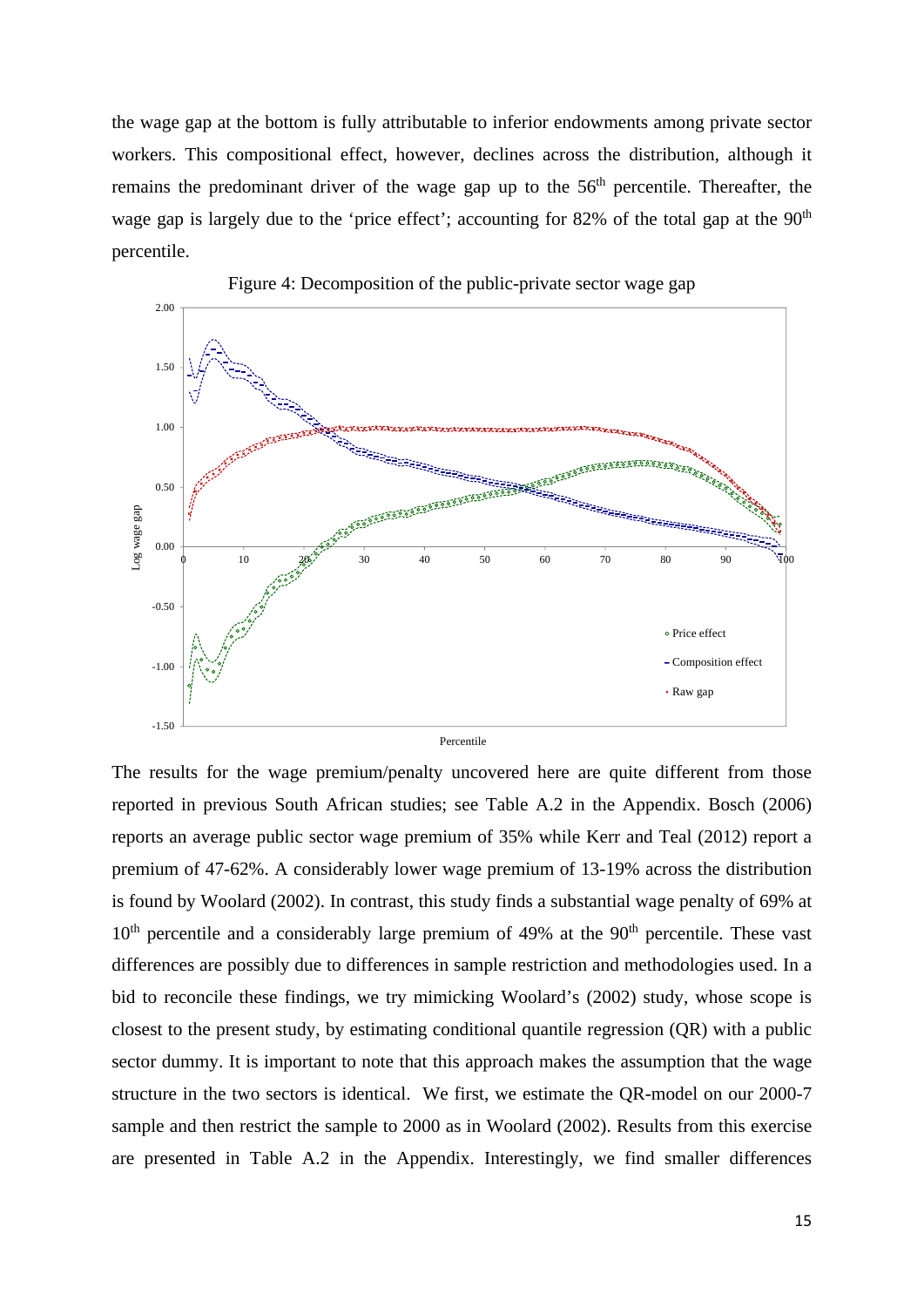between our estimates and those based on Woolard's methodology. The differences, are further attenuated when the sample is restricted to year 2000; the remaining small differences can be attributed to differences in sample restrictions and model specifications. Accordingly, it is reassuring that the vast differences are mainly methodological.

#### *4.3 Detailed decomposition of the wage gap*

Based on equation 4, the 'composition' and 'price' effects, are decomposed to show the contribution of each covariate. Tables 3 and 4, respectively, show results for these effects. The total effect ('composition' plus 'price' effects) of each covariate is presented in Figure A.1 in the Appendix. Generally, the impact of covariates on the wage gap varies considerably across the wage distribution; nevertheless, some systematic patterns emerge. Our discussion will consider the 10-30<sup>th</sup> percentiles as representing the lower-end of the wage distribution while  $70-90<sup>th</sup>$  percentiles represent the upper-end.

Results show that the overrepresentation of women in the public sector serves to narrow the wage gap by 2-5% points at lower-end and by 1-2% points at the upper-end. However, this effect is weakened by the corresponding positive 'price effect' at the  $30-90<sup>th</sup>$  percentiles. As a result, the total effect of gender is negligible; except at the bottom where it reduces the total gap by at most 8% points (see Figure A.1 in the appendix). For other demographic characteristics, we find that compositional effects linked to age, race and marital status have a trivial effect throughout the distribution – collectively accounting for 1-4% points of the gap. Conversely, the price effects associated with these covariates tend to be important. For instance, returns to age serve to reduce the gap by  $64\%$  (42%) points at the  $10^{th}$  (90<sup>th</sup>) percentile, but increases it by  $7-48\%$  points at the  $20-70<sup>th</sup>$  percentiles. In addition, returns to race mostly serve to widen the gap. The importance of race steadily increases across the wage distribution accounting for 40% of the gap at  $90<sup>th</sup>$  percentile. This suggests that had the pay structure for race been similar in both sectors the gap would be considerably lower at the upper end. We note that this result is mainly driven by the return associated with Black South Africans.

Further, the results indicate that differences in educational endowments contribute positively to the wage gap throughout the distribution. However, the effect is inversely related to percentiles – accounting for 36% (16%) of the gap at the  $10<sup>th</sup>$  (90<sup>th</sup>) percentile. This 'composition effect' is generally underpinned by endowment differences related to higher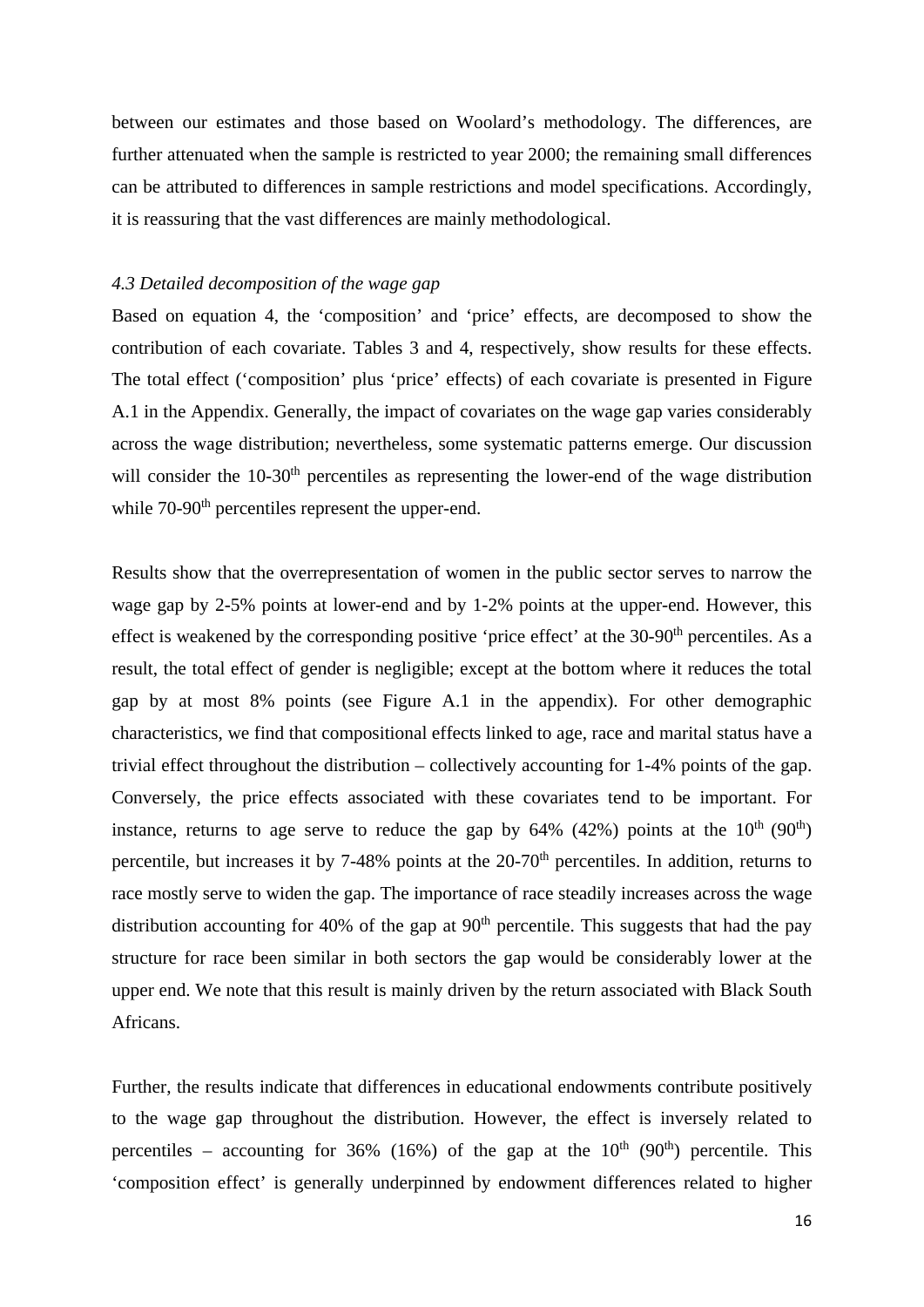education (diploma and degree). Interestingly, at the lower (upper) end of the distribution, the 'composition effect' is counteracted (reinforced) by returns to education. The total effect of education hovers around 17% points for the first half of the wage distribution, but consistently increases (20-78% points) for the remainder of the distribution.

|                           | $10^{\text{th}}$ | 30 <sup>th</sup> | 50 <sup>th</sup> | $70^{\text{th}}$ | 90 <sup>th</sup> |
|---------------------------|------------------|------------------|------------------|------------------|------------------|
| Total wage-gap            | 0.780            | 0.985            | 0.979            | 0.974            | 0.600            |
| <b>Composition effect</b> | 1.465 [188%]     | $0.793$ [80%]    | $0.552$ [56%]    | $0.299$ [31%]    | $0.110$ [18%]    |
| Contribution of:          |                  |                  |                  |                  |                  |
| Female                    | $-0.045$         | $-0.017$         | $-0.012$         | $-0.013$         | $-0.018$         |
| Age                       | 0.001            | 0.014            | 0.027            | 0.021            | 0.030            |
| <b>Marital</b> status     | 0.010            | 0.004            | 0.003            | 0.000            | $-0.001$         |
| Race                      | 0.002            | 0.004            | 0.006            | 0.003            | 0.003            |
| African                   | $-0.002$         | $-0.002$         | $-0.002$         | $-0.001$         | $-0.001$         |
| Coloured                  | 0.001            | 0.001            | 0.001            | 0.001            | 0.000            |
| Indian/Asian              | $-0.001$         | $-0.001$         | 0.000            | 0.000            | 0.000            |
| White                     | 0.004            | 0.006            | 0.007            | 0.005            | 0.004            |
| Education                 | 0.281            | 0.206            | 0.188            | 0.138            | 0.097            |
| No schooling              | 0.023            | 0.012            | 0.010            | 0.006            | 0.004            |
| Primary                   | 0.061            | 0.046            | 0.038            | 0.026            | 0.018            |
| Incomplete sec.           | 0.020            | 0.027            | 0.030            | 0.025            | 0.019            |
| Matric                    | 0.002            | 0.001            | 0.000            | 0.000            | 0.000            |
| Diploma                   | 0.112            | 0.072            | 0.056            | 0.032            | 0.012            |
| Degree                    | 0.063            | 0.049            | 0.053            | 0.048            | 0.044            |
| Union                     | 0.351            | 0.118            | 0.058            | 0.013            | $-0.022$         |
| Tenure                    | 0.220            | 0.085            | 0.064            | 0.060            | 0.023            |
| Industry                  | 0.514            | 0.178            | 0.030            | $-0.029$         | $-0.056$         |
| Agriculture               | 0.134            | $-0.004$         | $-0.012$         | $-0.002$         | 0.004            |
| Mining                    | $-0.016$         | 0.012            | 0.005            | $-0.004$         | $-0.005$         |
| Manufacturing             | 0.009            | 0.006            | 0.002            | $-0.011$         | $-0.021$         |
| Construction              | 0.021            | $-0.001$         | $-0.001$         | 0.000            | 0.003            |
| Trade                     | 0.044            | 0.050            | 0.027            | 0.014            | 0.012            |
| Transport & comm.         | 0.016            | 0.007            | 0.004            | 0.000            | $-0.001$         |
| Financial services        | $-0.032$         | $-0.002$         | 0.001            | 0.001            | $-0.004$         |
| Social services           | 0.338            | 0.109            | 0.004            | $-0.029$         | $-0.044$         |
| Occupation                | 0.129            | 0.192            | 0.181            | 0.112            | 0.062            |
| Managers                  | 0.000            | 0.001            | 0.001            | 0.001            | 0.001            |
| Professionals             | 0.027            | 0.031            | 0.033            | 0.024            | 0.009            |
| Technicians               | 0.054            | 0.068            | 0.064            | 0.032            | 0.000            |
| Clerks                    | 0.011            | 0.005            | $-0.002$         | $-0.004$         | $-0.004$         |
| Skilled agric. Workers    | 0.000            | 0.000            | 0.000            | 0.000            | 0.000            |
| Crafts and tradesmen      | $-0.001$         | 0.017            | 0.020            | 0.015            | 0.019            |
| Operators                 | $-0.012$         | 0.028            | 0.034            | 0.029            | 0.025            |
| Elementary                | 0.057            | 0.043            | 0.031            | 0.018            | 0.012            |
| Service worker            | $-0.008$         | $-0.001$         | $-0.001$         | $-0.002$         | $-0.003$         |
| Firm size                 | 0.044            | 0.020            | 0.010            | 0.003            | 0.002            |
| Location                  | $-0.036$         | $-0.003$         | 0.001            | $-0.005$         | $-0.004$         |
| Year                      | $-0.007$         | $-0.008$         | $-0.004$         | $-0.005$         | $-0.004$         |

Table 3: Detailed decomposition of the 'composition effects'

Ratio of 'composition effect' to total log wage gap in square brackets. % points shown. Figures in italics are aggregated across the category's subcomponents.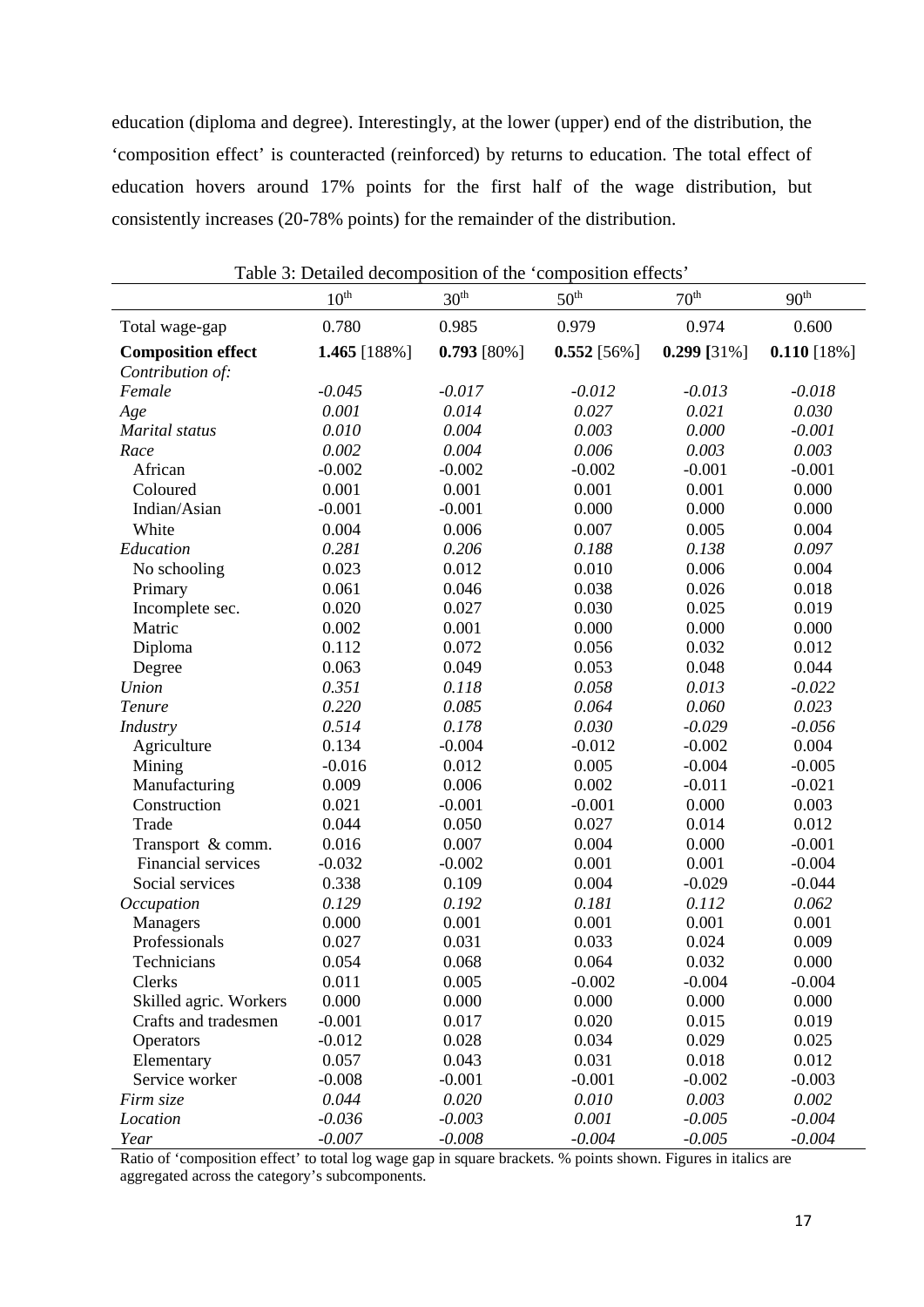|                          | 10 <sup>th</sup>     | 30 <sup>th</sup> | 50 <sup>th</sup> | 70 <sup>th</sup> | 90 <sup>th</sup> |
|--------------------------|----------------------|------------------|------------------|------------------|------------------|
| Total wage-gap           | 0.780                | 0.985            | 0.979            | 0.974            | 0.600            |
| <b>Structural effect</b> | $-0.685$ [ $-88\%$ ] | $0.192$ [20%]    | $0.427$ [44%]    | $0.675$ [69%]    | $0.490$ [82%]    |
| Contribution of:         |                      |                  |                  |                  |                  |
| Female                   | $-0.032$             | 0.026            | 0.028            | 0.028            | 0.010            |
| Age                      | $-0.640$             | 0.200            | 0.476            | 0.068            | $-0.422$         |
| Marital status           | 0.041                | $-0.015$         | $-0.025$         | $-0.046$         | $-0.047$         |
| Race                     | $-0.040$             | 0.020            | 0.133            | 0.230            | 0.238            |
| African                  | $-0.041$             | 0.020            | 0.142            | 0.252            | 0.275            |
| Coloured                 | $-0.007$             | 0.003            | 0.008            | 0.028            | 0.041            |
| Indian/Asian             | 0.001                | $-0.001$         | $-0.005$         | $-0.003$         | 0.006            |
| White                    | 0.007                | 0.000            | $-0.012$         | $-0.047$         | $-0.084$         |
| Education                | $-0.123$             | $-0.089$         | $-0.049$         | 0.070            | 0.371            |
| No schooling             | $-0.026$             | $-0.002$         | 0.003            | 0.015            | 0.033            |
| Primary                  | $-0.095$             | $-0.037$         | $-0.013$         | 0.047            | 0.126            |
| Incomplete sec.          | $-0.064$             | $-0.053$         | $-0.028$         | 0.033            | 0.173            |
| Matric                   | 0.037                | $-0.006$         | $-0.012$         | $-0.008$         | 0.086            |
| Diploma                  | 0.015                | 0.004            | $-0.003$         | $-0.014$         | $-0.016$         |
| Degree                   | 0.010                | 0.005            | 0.004            | $-0.003$         | $-0.031$         |
| Union                    | 0.189                | 0.000            | $-0.036$         | $-0.043$         | $-0.006$         |
| Tenure                   | 0.275                | 0.010            | $-0.025$         | $-0.024$         | $-0.041$         |
| Industry                 | $-0.084$             | $-0.028$         | $-0.008$         | 0.017            | 0.017            |
| Agriculture              | 0.000                | 0.132            | 0.072            | 0.022            | $-0.002$         |
| Mining                   | $-0.020$             | $-0.059$         | $-0.040$         | $-0.002$         | 0.000            |
| Manufacturing            | $-0.021$             | $-0.032$         | $-0.029$         | $-0.003$         | 0.013            |
| Construction             | $-0.043$             | $-0.004$         | 0.006            | 0.004            | $-0.006$         |
| Trade                    | $-0.069$             | $-0.070$         | $-0.024$         | 0.007            | 0.011            |
| Transport & comm.        | 0.019                | 0.010            | 0.005            | $-0.003$         | $-0.005$         |
| Financial services       | 0.028                | $-0.009$         | 0.001            | $-0.004$         | 0.003            |
| Social services          | 0.020                | 0.005            | $-0.001$         | $-0.004$         | 0.003            |
| Occupation               | $-0.121$             | $-0.076$         | $-0.046$         | 0.065            | 0.182            |
| Managers                 | 0.007                | 0.007            | 0.006            | $-0.002$         | $-0.010$         |
| Professionals            | 0.005                | 0.003            | 0.001            | $-0.004$         | $-0.015$         |
| Technicians              | 0.012                | 0.011            | 0.006            | $-0.008$         | $-0.013$         |
| Clerks                   | 0.027                | 0.001            | $-0.024$         | $-0.030$         | 0.026            |
| Skilled agric.           | $-0.003$             | $-0.003$         | $-0.001$         | 0.001            | 0.003            |
| Crafts and tradesmen     | 0.000                | $-0.020$         | $-0.017$         | 0.010            | 0.034            |
| Operators                | 0.011                | $-0.035$         | $-0.037$         | 0.014            | 0.057            |
| Elementary               | $-0.142$             | $-0.066$         | $-0.015$         | 0.044            | 0.064            |
| Service worker           | $-0.037$             | 0.025            | 0.035            | 0.039            | 0.037            |
| Firm size                | 0.041                | $-0.011$         | $-0.021$         | $-0.034$         | $-0.030$         |
| Location                 | $-0.048$             | $-0.095$         | $-0.069$         | $-0.026$         | $-0.010$         |
| Year                     | $-0.007$             | 0.001            | $-0.003$         | $-0.002$         | 0.003            |
| Constant                 | $-0.136$             | 0.250            | 0.072            | 0.371            | 0.224            |

Table 4: Detailed decomposition of the 'price effects'

 Ratio of 'price effect' to total log wage gap in square brackets. % points shown. Figures in italics are aggregated across the category's subcomponents.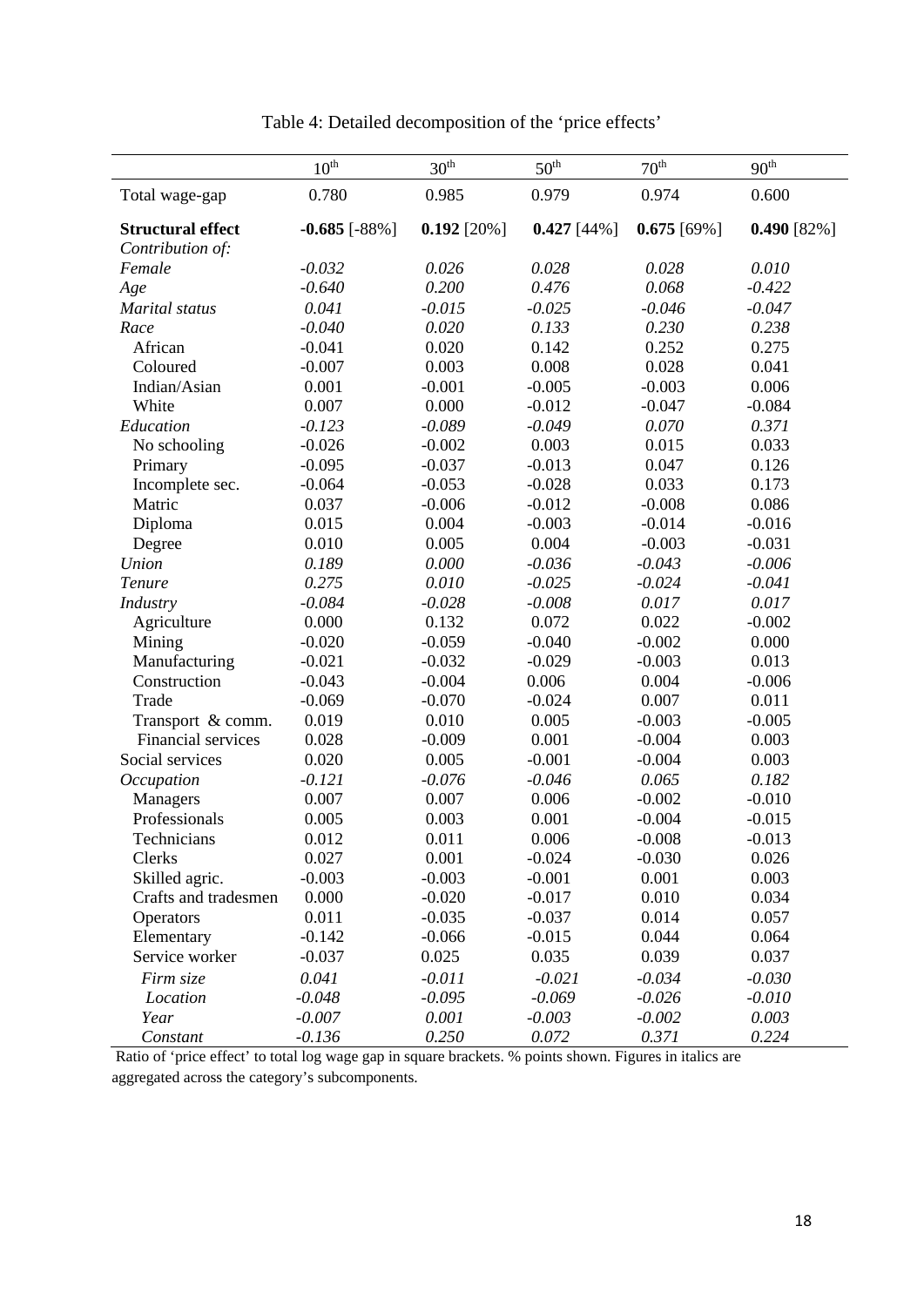In the case of labour unions, both 'composition' and 'price effects' work to increase the gap at the lower-end of the distribution, with the former outweighing the latter. For instance, at the  $10<sup>th</sup>$  percentile 45% of the total gap is due to underrepresentation of private sector workers in unions, while 24% is due to sectoral differences in the union premium. However, Figure A.1 demonstrates that the total effect of unions is attenuated at higher percentiles. The effect of tenure follows a similar pattern across the distribution, and in 'composition' and 'price effects'; albeit the union effect is relatively stronger.

Results also show that, for the first half of the distribution, sectoral differences in the industrial distribution of workers serves to increase the gap, but this is dampened by the negative 'price effect'. Thereafter, the effects are reversed. In particular, if the private sector had a similar industrial configuration to that in the public sector, the gap will be lower by 18- 51% points at the bottom, but higher by 4-6% points at the top. As for occupation, compositional differences increase the gap throughout the distribution. If workers in the private sector had a similar occupational distribution as their public sector counterparts, the wage gap will be lower by 6-19% points. The occupational wage structure counteracts the 'composition effect' in the first half of the distribution, but strengthens it thereafter. Consequently, Figure A.1 illustrates that the total effect of occupation enhances the wage gap, with the effect monotonically increasing across the wage distribution. Results also show a small positive (negative) compositional ('price') effect associated with firm size. Location generally serves to narrow the wage gap through 'price' and 'composition' effects, with the latter effect much stronger – the total effect weakens from -10% points to -2% points from the bottom to the top of the distribution.

Concerning the relative importance of the covariates in explaining the wage gap, we find that unions, tenure, and industry have a relatively large effect at the bottom of the distribution. This is largely driven by their 'composition' rather than their 'price effects'. Age emerges as the single most important factor driving the gap at the middle of the distribution through its 'price effect'. Race and occupation also play a crucial role through their 'price' and 'composition effects', respectively. Lastly, at the top of the wage distribution, race and occupation are the dominant explanatory factors though their 'price effects'. Notably, education propels the gap across the distribution; the 'composition effect' strengthens its contribution from the 10-70<sup>th</sup> percentiles, while the 'price effect' dominates the remainder of the distribution.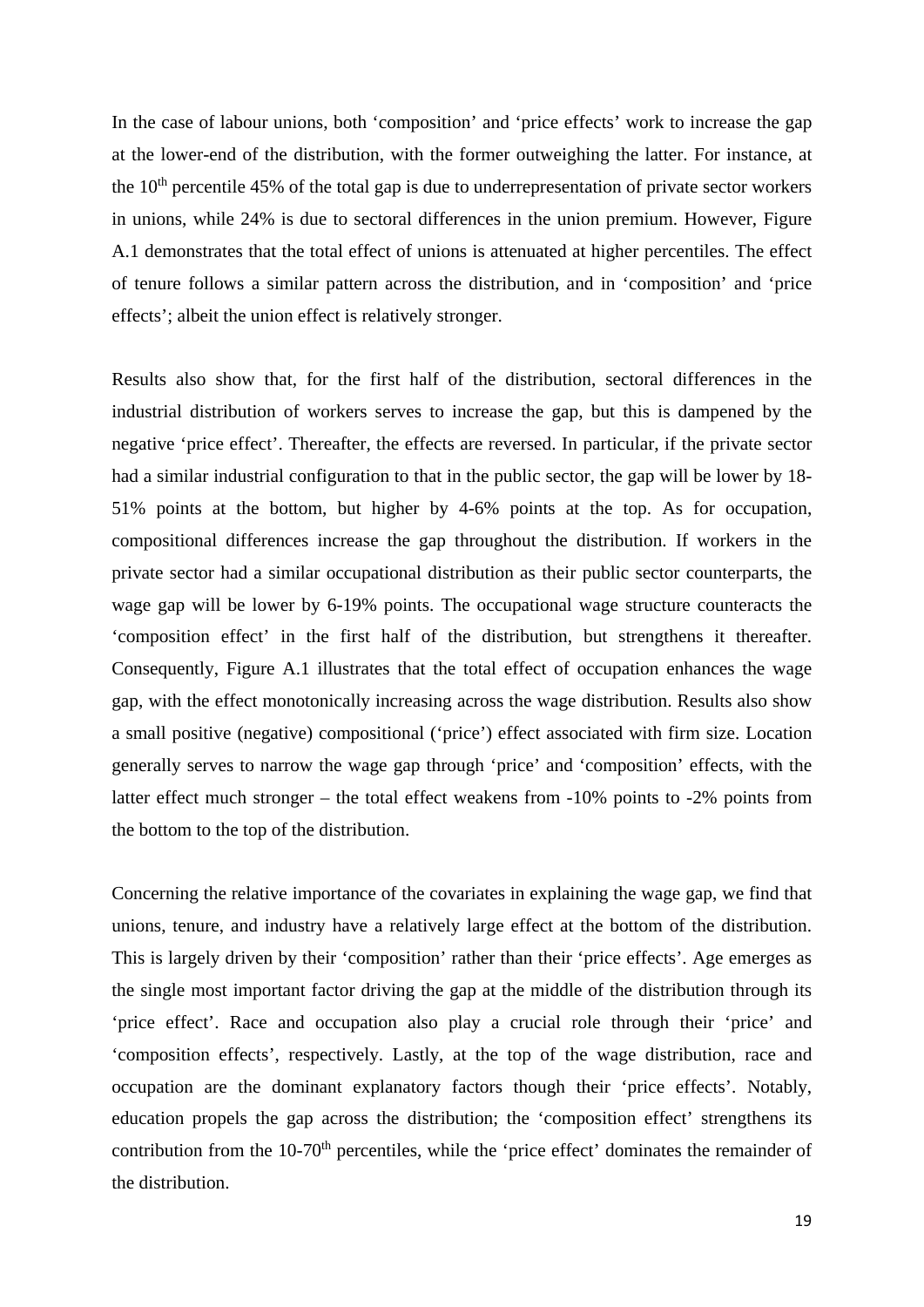#### *4.4. Discussion of results*

This paper has established that the total public-private sector wage gap in South Africa follows an inverted-U shape across quantiles of the wage distribution. Thus, the wage differential is highest in the middle of the distribution. A key finding from the study is that the gap at the bottom of the distribution is fully explained by sectoral differences in observed characteristics, while that at the top is largely due to the 'price effect'. On the one hand, it is commendable that the wage gap at the bottom of the distribution is due to better (inferior) characteristics among public (private) sector workers. Inference can be drawn that the public sector is able to attract workers with better endowments, in line with their mandate for improved service delivery - the 'Batho Pele' initiative. On the other hand, the presence of a pay structure which penalises those at the bottom and rewards those at the top of the wage distribution is contrary to the usual result of wage compression in the public sector (Melly, 2005). This result is worrisome as it suggests that the public sector pay structure has an unintended consequence of largely benefitting the middle class, at the expense of the low class.

Furthermore, we find that the 'composition effects' of race and gender – dimensions historically used to sort workers into the labour market - play a trivial role in explaining the sectoral wage gap. To some extent, this shows that affirmative action policies have reduced gender and racial imbalances in the labour market. Nonetheless, education, unions, tenure and industry emerge as inequality enhancing characteristics in this context. This result implies that sectoral differences in employment stability, functions, and institutions underlie the gap at the lower end of the distribution. Based on these results, it can be inferred that the gap at the bottom of the distribution is an artefact of structural configurations of the sectors; hence, its existence raises little alarm. However, in the case of unions, the gap calls for an extension of coverage among private sector workers; to strengthen their voice in wage negotiations. Similarly, the private sector's distribution of human capital can benefit from capacity building initiatives to increase the pool of workers with better education.

In the middle of the distribution, age ('price effect'), race ('price effect'), and occupation ('composition effect') play a significant role in explaining the sectoral wage gap. An exceptional finding pertains to age whose 'price effect' is hump-shaped across the distribution; in line with the lifecycle hypothesis. The public sector penalty at the tails of the distribution is possibly associated with younger and older workers' timing of entry in the labour market. Arguably, younger workers lack experience which is highly valued in the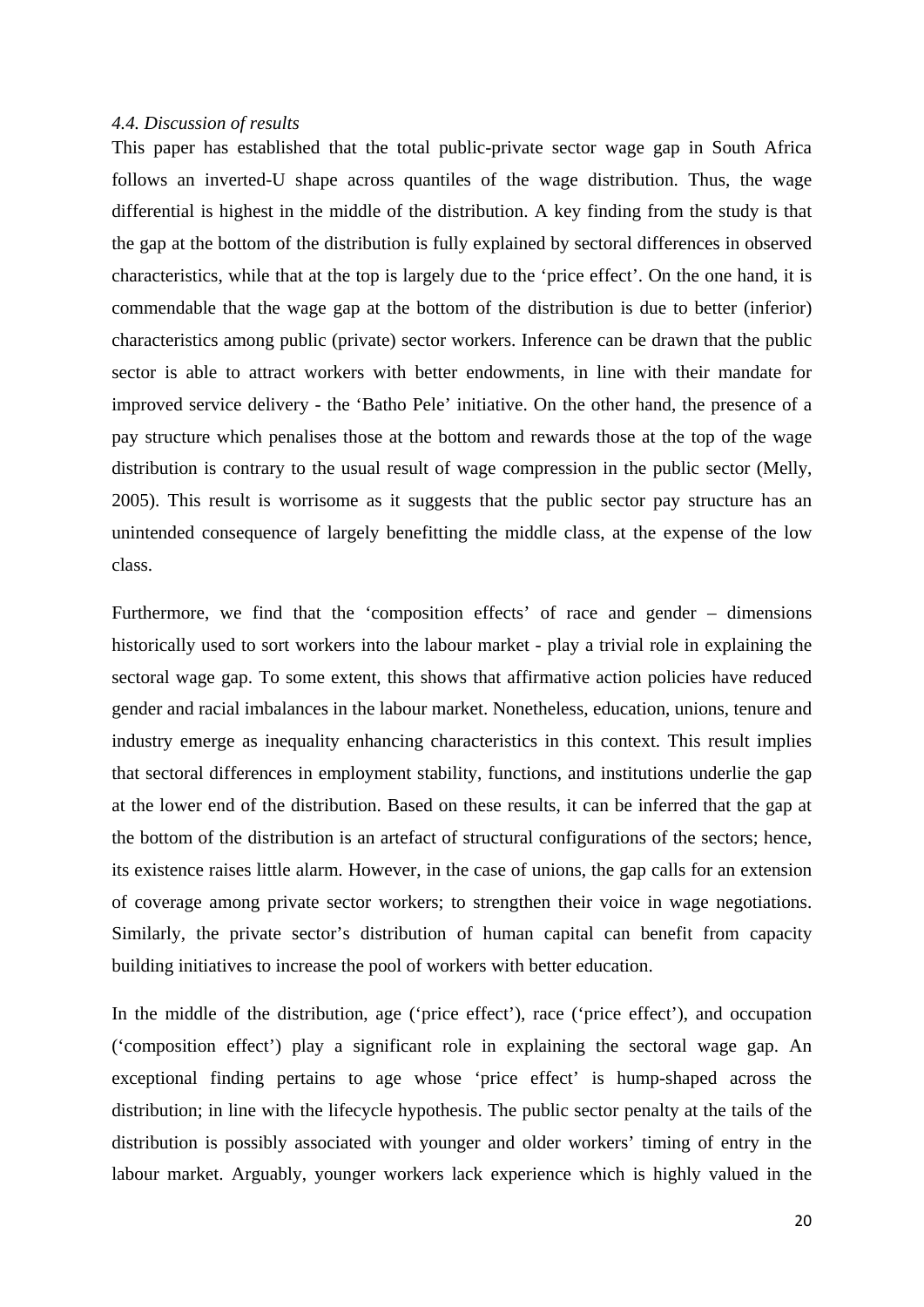public sector. As for older workers, they might have not benefitted significantly from post-Apartheid interventionist policies as these were instituted later in their career trajectories. However, the positive 'price effect' for their private sector counterparts could possibly be due to selection effects; they managed to join the sector when it was highly restrictive. On the contrary, the age-pay structure for the middle of the distribution favours prime-aged workers in the public sector. Perhaps, the post-Apartheid interventionist polices were implemented at the early stages of their career paths – the public sector was more likely to embrace them than the private sector given its central role in setting labour market standards. Compared to the top, race and occupation play an important role in the middle but have a more pronounced 'price effect' at the top of the distribution. This finding can be understood in light of the public sector's quest to retain highly-skilled workers, especially Black South Africans, and compensate them for past injustices in society. However, this is not an unqualified good as the government policies appear to have mostly benefitted educated Blacks who had already surpassed the poverty tipping point and were in a positon to acquire jobs in higher echelons of the occupational ladder.

#### **5. Conclusion**

This study sets out to investigate the public-private sector wage differential in South Africa using individual cross section data for 2000-7. We provide a comprehensive distributional analysis based on RIF regressions and a generalised Oaxaca-Blinder decomposition analysis, to shed light on sources of the sectoral wage gap. Results show a total wage gap which is largest in the middle of the wage distribution. At the bottom of the distribution, the gap is attributable to sectoral differences in characteristics, while differences in prices mainly explain that at the top. Further, we find that compositional effects of job characteristics (unions, tenure, and industry) explain a relatively large fraction of the gap at the bottom. Conversely, price effects for race, education and occupation explain a significant portion of the gap at the top. In the middle of the distribution, the wage gap is mainly driven by price effects associated with age and race, and a compositional effect of occupation. Notably, education consistently plays a crucial role throughout the distribution.

Our results suggest that a one size fits all approach will be inadequate in reducing the publicprivate sector wage gap in South Africa, instead targeted strategies would be more appropriate. To reduce the differential at the bottom of the distribution initiatives to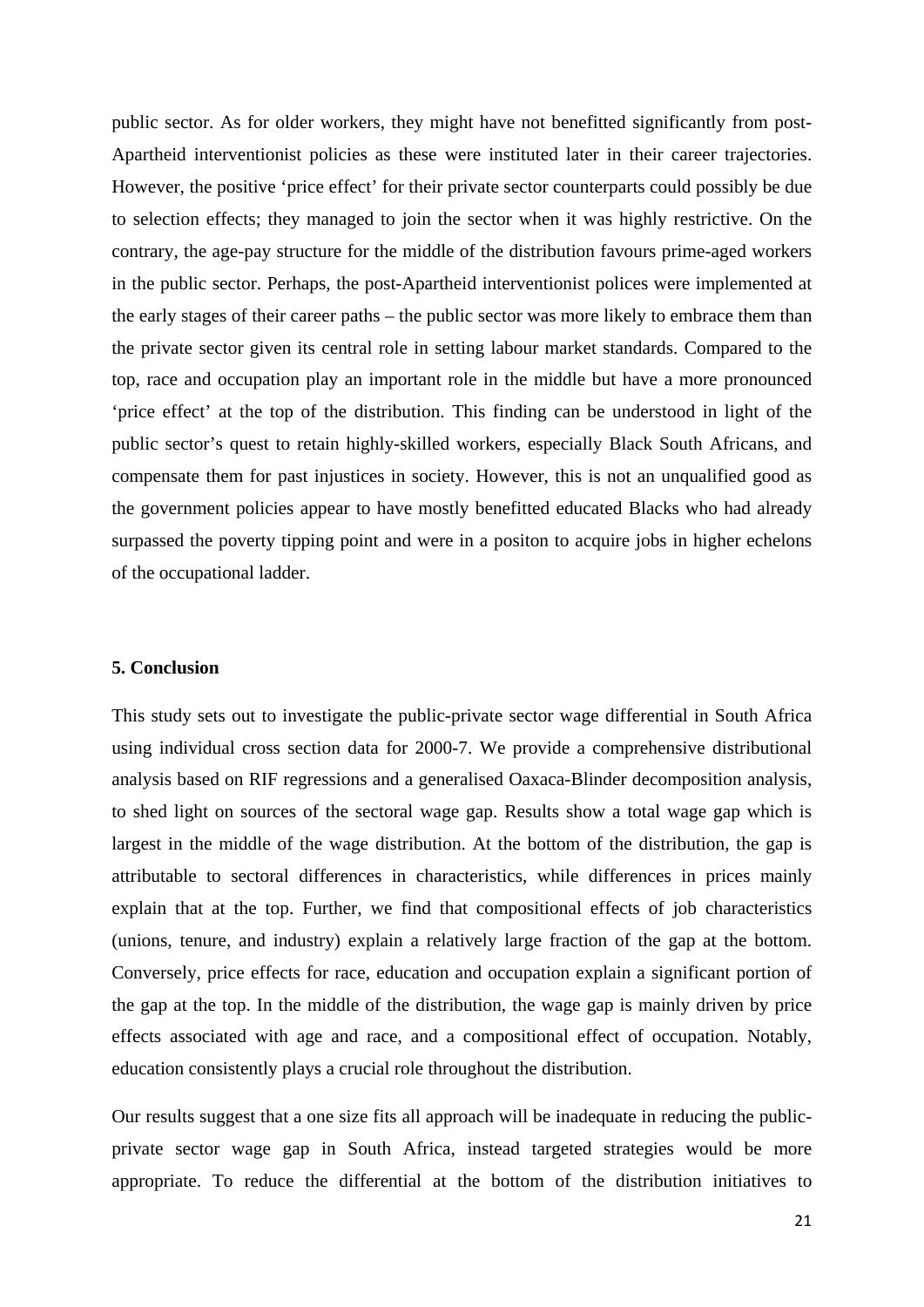encourage unionisation and better education of private sector workers are an imperative. In the middle of the distribution, the sectors should consider aligning their pay scales for primeaged workers, and along racial lines, in order to curb the sectoral wage divergence. At the top end, pay-scales need to be synchronised along race, education and occupational lines. We believe that these measures can go a long way in reducing the sectoral wage gap, and the ensuing income inequality in the country. Nevertheless, we remark that the entire publicprivate sector wage gap cannot be eradicated as it partly emanates from structural configuration inherent in the sectors e.g. differences in industrial and occupational compositions of the sectors.

Our study has three main limitations. First, the RIF regressions herein may suffer from sample selection bias due to data limitations. For instance, workers with better unobserved characteristics may self-select into the public sector. Due to this, our analysis is mainly descriptive, which calls for caution when interpreting and generalising the results. In this case, our results for the sectoral wage gap might be biased upwards. Second, the study does not comprehensively control for firm-level characteristics which might influence wages, due to data issues. Third we can only identify areas where public-private sector wage structures require synchronisation, but our methodology precludes us from specifying the 'fair' wage regime which should be used for the process. Future studies can benefit from addressing these limitations.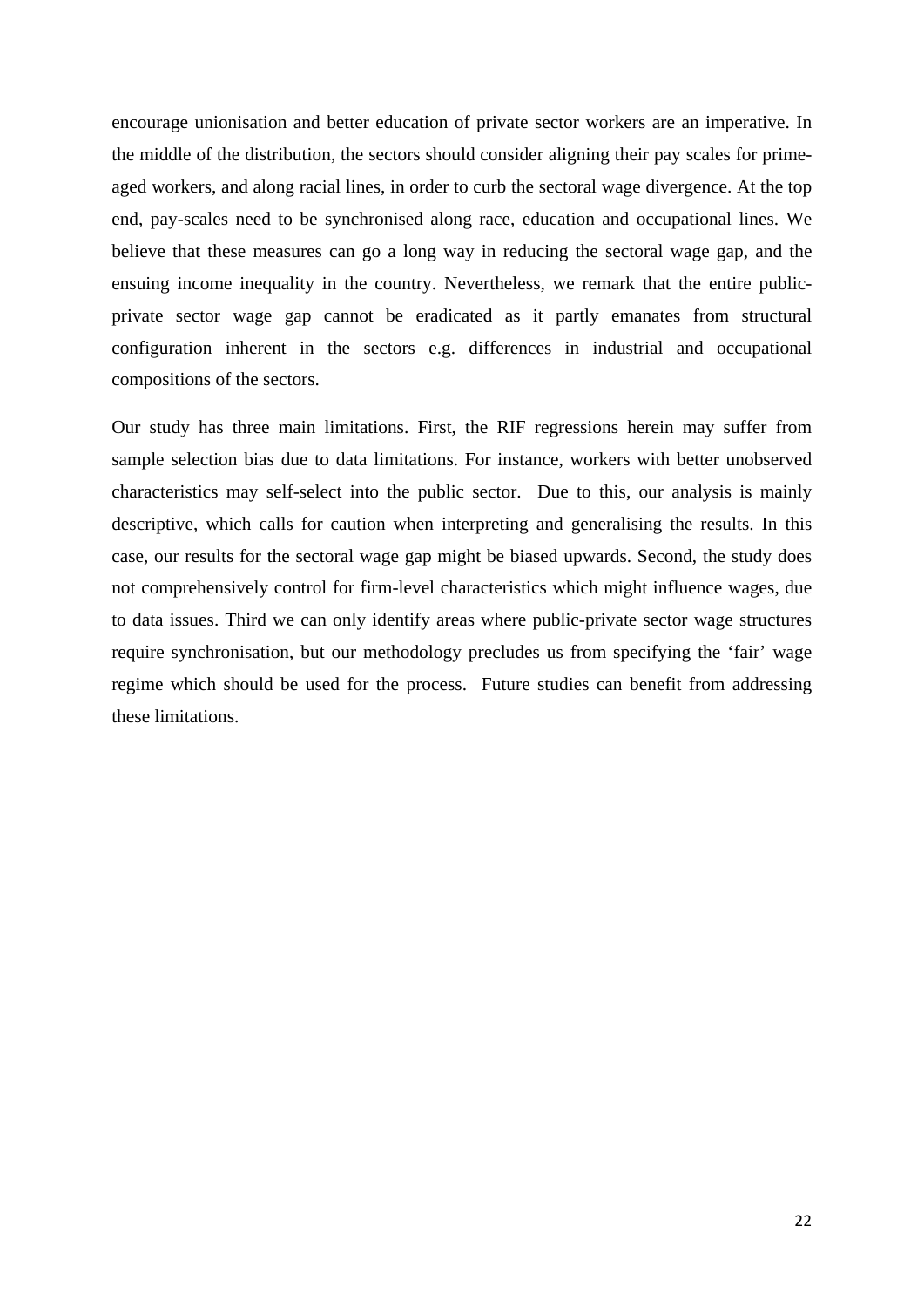### **Appendix**

Table A.1. Variable definitions

| Variable                              | Description                                                                                                                        |
|---------------------------------------|------------------------------------------------------------------------------------------------------------------------------------|
| Log(wage)                             | Natural logarithm of hourly wage.                                                                                                  |
| Public                                | Dummy variable: 1 if employed in the public sector, 0 otherwise.                                                                   |
| Female                                | Dummy variable: 1 if female, 0 otherwise.                                                                                          |
| Age 16-24 years <sup>R</sup>          | Dummy variable: 1 if aged 16-24 years, 0 otherwise.                                                                                |
| Age 25-34 years                       | Dummy variable: 1 if aged 25-34 years, 0 otherwise.                                                                                |
| Age 35-44 years                       | Dummy variable: 1 if aged 35-44 years, 0 otherwise.                                                                                |
| Age 45-60 years                       | Dummy variable: 1 if aged 45-60 years, 0 otherwise.                                                                                |
| <b>Blacks</b>                         | Dummy variable: 1 if Black South African, 0 otherwise.                                                                             |
| Coloured                              | Dummy variable: 1 if Coloured, 0 otherwise.                                                                                        |
| Asian/Indian                          | Dummy variable: 1 if Asian or Indian, 0 otherwise.                                                                                 |
| White <sup>R</sup>                    | Dummy variable: 1 if White, 0 otherwise.                                                                                           |
| Married                               | Dummy variable: 1 if Married, 0 otherwise.                                                                                         |
| No schooling <sup>R</sup>             | Dummy variable: 1 if an individual has 0 years of schooling or grade R, 0 otherwise.                                               |
| Primary                               | Dummy variable: 1 if highest level of education is grade 1 to 7, 0 otherwise.                                                      |
|                                       | Dummy variable: 1 if highest level of education is grade 8 to 11; certificate/diploma with <than< td=""></than<>                   |
| Incomplete secondary                  | grade 12; NTCI&2, 0 otherwise.                                                                                                     |
| Matric                                | Dummy variable: 1 if highest level of education is grade 12; NTCIII, 0 otherwise.                                                  |
|                                       | Dummy variable: 1 if highest level of education is a certificate/diploma with grade 12;                                            |
| Diploma                               | NTCIV&V, 0 otherwise.                                                                                                              |
| Degree <sup>R</sup>                   | Dummy variable: 1 if highest level of education is a degree; NTCVI, 0 otherwise.                                                   |
| Union                                 | Dummy variable: 1 if a union member, 0 otherwise.                                                                                  |
| Tenure                                | Number of months in employed by the current employer                                                                               |
| Firm size: $<$ 5 workers              | Dummy variable: 1 if number of employees at work place is 2 to 4, 0 otherwise.                                                     |
| Firm size: 5-9 workers                | Dummy variable: 1 if number of employees at work place is 5 to 9, 0 otherwise.                                                     |
| Firm size: 10-19 workers              | Dummy variable: 1 if number of employees at work place is 10 to 19, 0 otherwise.                                                   |
| Firm size: 20-49 workers              | Dummy variable: 1 if number of employees at work place is 20 to 49, 0 otherwise.                                                   |
| Firm size: $>49$ workers <sup>R</sup> | Dummy variable: 1 if number of employees at work place is 50/more, 0 otherwise.                                                    |
|                                       |                                                                                                                                    |
| Manager<br>Professionals              | Dummy variable: 1 for Legislators, senior officials or managers, 0 otherwise.<br>Dummy variable: 1 for professionals, 0 otherwise. |
| Technician                            | Dummy variable: 1 for technical or associate professionals, 0 otherwise.                                                           |
| Clerk                                 |                                                                                                                                    |
|                                       | Dummy variable: 1 for clerks, 0 otherwise.<br>Dummy variable: 1 for service workers, shop or market sales workers, 0 otherwise.    |
| Service & shop workers                |                                                                                                                                    |
| Skilled agricultural worker           | Dummy variable: 1 for agricultural workers, 0 otherwise.                                                                           |
| Operator                              | Dummy variable: 1 for plant or machine operators $\&$ assemblers, 0 otherwise.                                                     |
| Crafts                                | Dummy variable: 1 for craftsmen or tradesman, 0 otherwise.                                                                         |
| Elementary occupation $R$             | Dummy variable: 1 for elementary jobs, 0 otherwise.                                                                                |
| Agriculture                           | Dummy variable: 1 if employed in the agricultural sector, 0 otherwise.                                                             |
| Mining                                | Dummy variable: 1 if employed in the mining sector, 0 otherwise.                                                                   |
| Manufacturing <sup>R</sup>            | Dummy variable: 1 if employed in the manufacturing sector, 0 otherwise.                                                            |
| Construction                          | Dummy variable: 1 if employed in the construction sector, 0 otherwise.                                                             |
| Trade                                 | Dummy variable: 1 if employed in the wholesale and trade sector, 0 otherwise.                                                      |
| Transport                             | Dummy variable: 1 if employed in the transport $&$ communications sector, 0 otherwise.                                             |
| Financial services                    | Dummy variable: 1 if employed in the financial services sector, 0 otherwise.                                                       |
| Social services                       | Dummy variable: 1 if employed in the community, personal $\&$ social services, 0 otherwise.                                        |
| Western Cape                          | Dummy variable: 1 if residing in Western Cape province, 0 otherwise.                                                               |
| Eastern Cape                          | Dummy variable: 1 if residing in Eastern Cape province, 0 otherwise.                                                               |
| Northern Cape                         | Dummy variable: 1 if residing in Northern Cape province, 0 otherwise.                                                              |
| Free State                            | Dummy variable: 1 if residing in Free State province, 0 otherwise.                                                                 |
| KwaZulu-Natal                         | Dummy variable: 1 if residing in KwaZulu Natal province, 0 otherwise.                                                              |
| North West                            | Dummy variable: 1 if residing in North West province, 0 otherwise.                                                                 |
| Mpumalanga                            | Dummy variable: 1 if residing in Mpumalanga province, 0 otherwise.                                                                 |
| Northern province                     | Dummy variable: 1 if residing in Northern province, 0 otherwise.                                                                   |
| Gauteng $R$                           | Dummy variable: 1 if residing in Gauteng province, 0 otherwise.                                                                    |
| $2000^R - 2007$                       | Dummy variables: 1 for each year of survey from 2000 to 2007, 0 otherwise.                                                         |

Notes: R denotes reference group in regressions.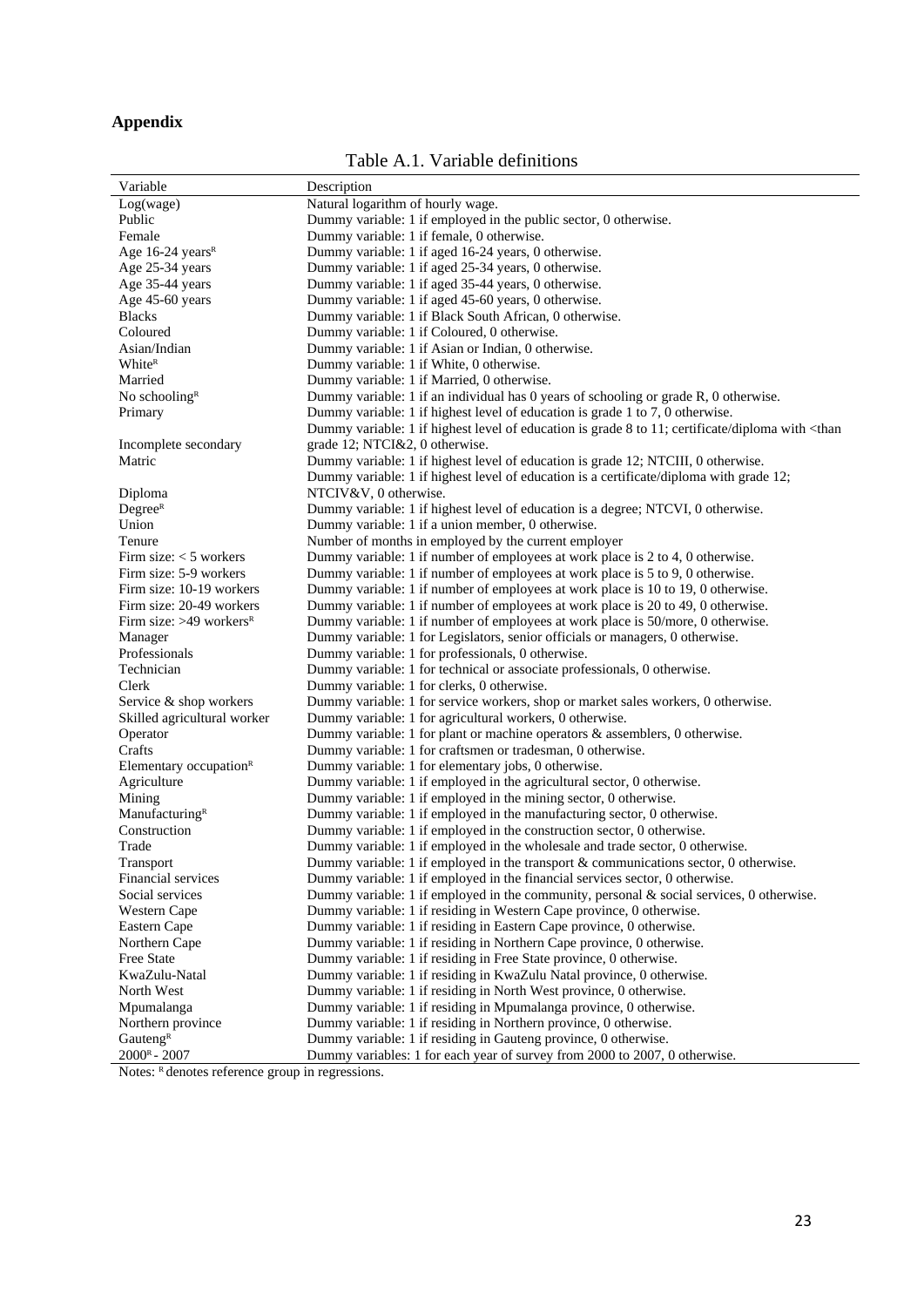| Study               | Data                                                             | Method        | Public sector premium/penalty                                 |
|---------------------|------------------------------------------------------------------|---------------|---------------------------------------------------------------|
| Woolard, 2002       | <b>Labour Force Survey</b><br>(2000)                             | QR            | 10th quantile: 0.132<br>Median 0.254<br>90th quantile 0.189   |
| Bosch, 2006         | Labour Force Survey<br>(2005)                                    | <b>OLS</b>    | 0.35                                                          |
| Kerr and Teal, 2012 | KwaZulu-Natal Income<br><b>Dynamics Study</b><br>$(1993 - 2004)$ | <b>FE</b>     | public sector-union: 0.47<br>public sector non-union: 0.662   |
| Present study       | Labour Force Survey<br>$(2000-2007)$                             | Decomposition | 10th quantile: -0.685<br>Median: 0.427<br>90th quantile: 0.49 |
|                     | Labour Force Survey<br>$(2000-2007)$                             | QR            | 10th quantile: 0.224<br>Median: 0.302<br>90th quantile: 0.250 |
|                     | Labour Force Survey<br>(2000)                                    | QR            | 10th quantile: 0.173<br>Median: 0.264<br>90th quantile: 0.228 |

### Table A.2: Comparison with previous South African studies

QR denotes quantile regressions, OLS denotes ordinary least squares, FE denotes fixed effects.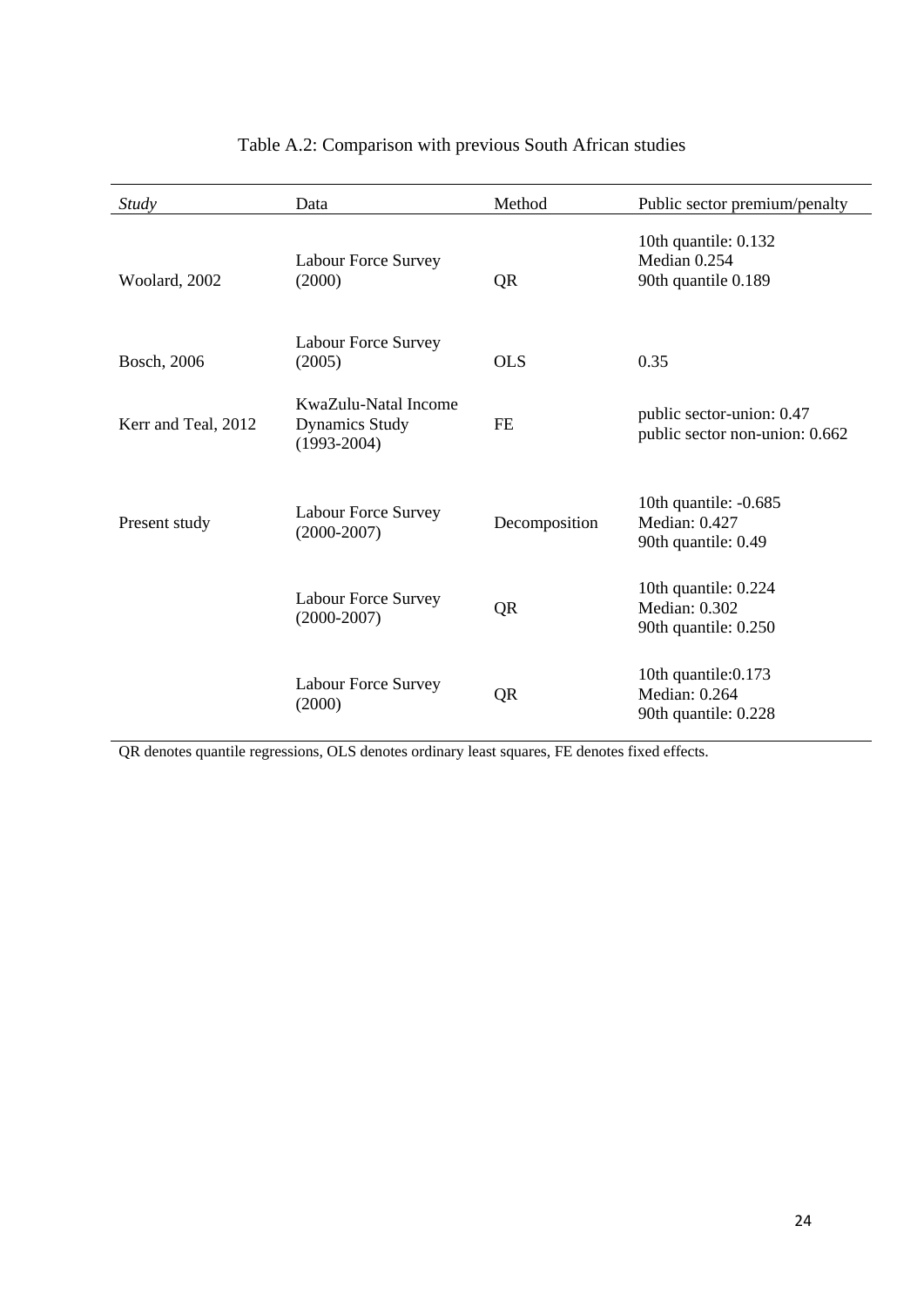Figure A.1: Factor total effects

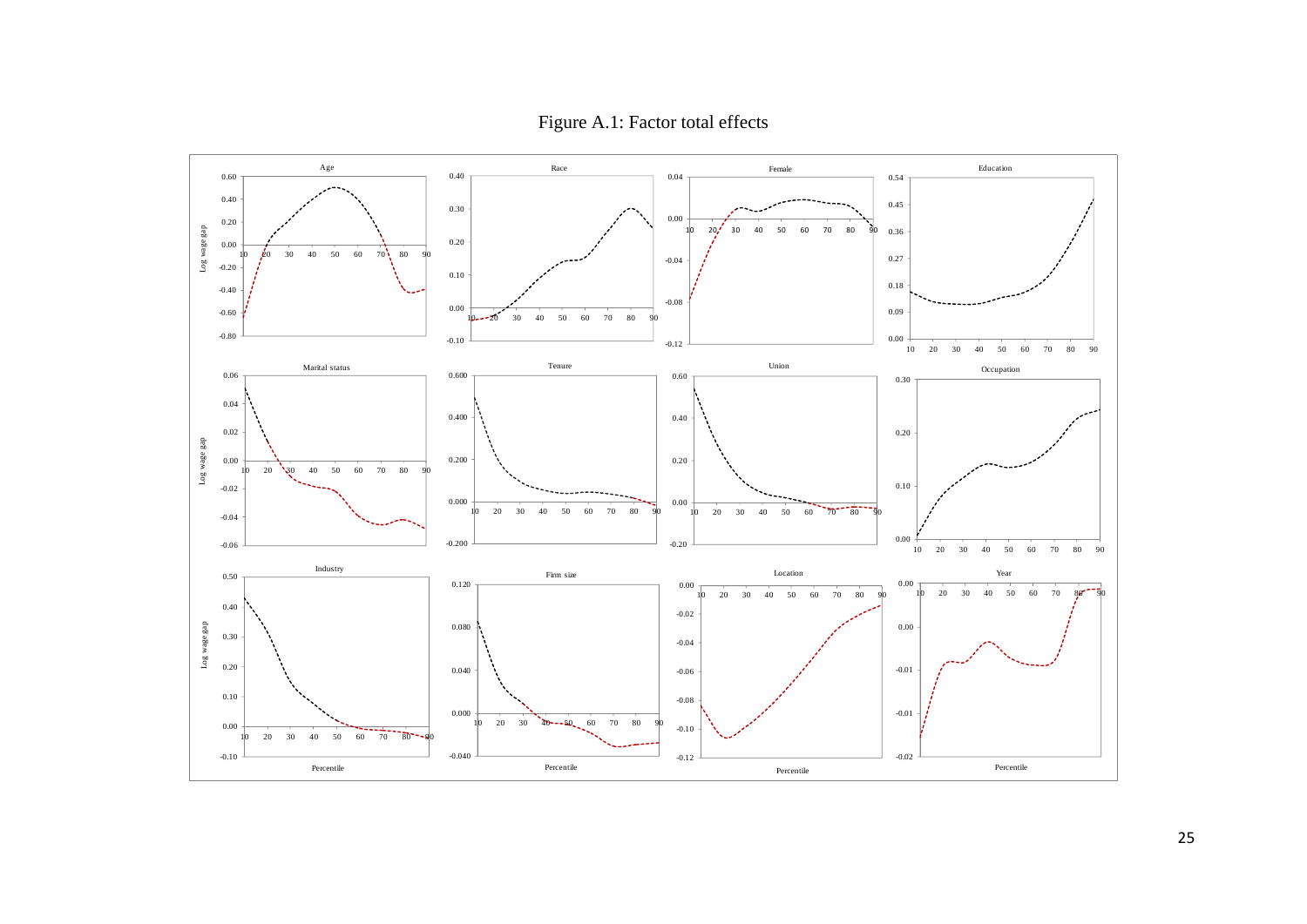#### **References**

Altman M (2006) Low skill work in South Africa. Paper presented to: IZA/World Bank conference on employment and development, Berlin, Germany, May 25 -27, 2006.

Blinder A (1973) Wage discrimination: reduced form and structural estimates. Journal of Human Resources 8: 436-455

Bosch A (2006) Determinants of public and private-sector wages in South Africa. Research Department, South African Reserve Bank.

Branson N, Wittenberg M (2013) Reweighting South African national household survey Data to create a consistent series over time: A cross-entropy estimation approach. South African Journal of Economics 82:19-38.

Branson N, Garlick J, Lam D, Leibbrandt M (2012) Education and inequality: The South African case. A Southern Africa Labour and Development Research Unit Working Paper Number 75 University of Cape Town.

Breytenbach A, Rossouw J (2013) 'n Ontleding van vergoedingsneigings in die Suid-Afrikaanse staatsdiens, 2005 to 2012. Tydskrif vir Geesteswetenskappe 53: 635-650.

Butcher K, Rouse C (2001) Wage effects of unions and industrial councils in South Africa. Industrial and Labour Relations Review 54: 349-374.

Casale D, and Posel D (2011) Unions and the gender wage gap in South Africa. Journal of African Economies 20: 27-59.

Casale D, Posel D (2006) Who replies in brackets and what are the implications? An analysis of earnings data in South Africa. ERSA Working Paper No. 7. Cape Town: Economic Research Southern Africa.

Clarke AR (2007) Public service labour relations: Centralised collective bargaining and social dialogue in the public service of South Africa, 1997 to 2007. A thesis submitted in partial fulfilment of the requirements for the degree of Masters: Administration in the School of Government of the University of the Western Cape.

Disney R, Gosling A (1998) Does it pay to work in the public sector? Fiscal Studies 19: 347- 374.

Firpo S, Fortin NM, Lemieux T (2009) Unconditional quantile regressions. Econometrica 77: 953-973.

Fortin MN, Lemieux T, Firpo S (2011) Decomposition methods in economics. In: Ashenfelter, O., Card, D. (Eds.), Handbook of Labor Economics 4: 1-102. North Holland, Amsterdam.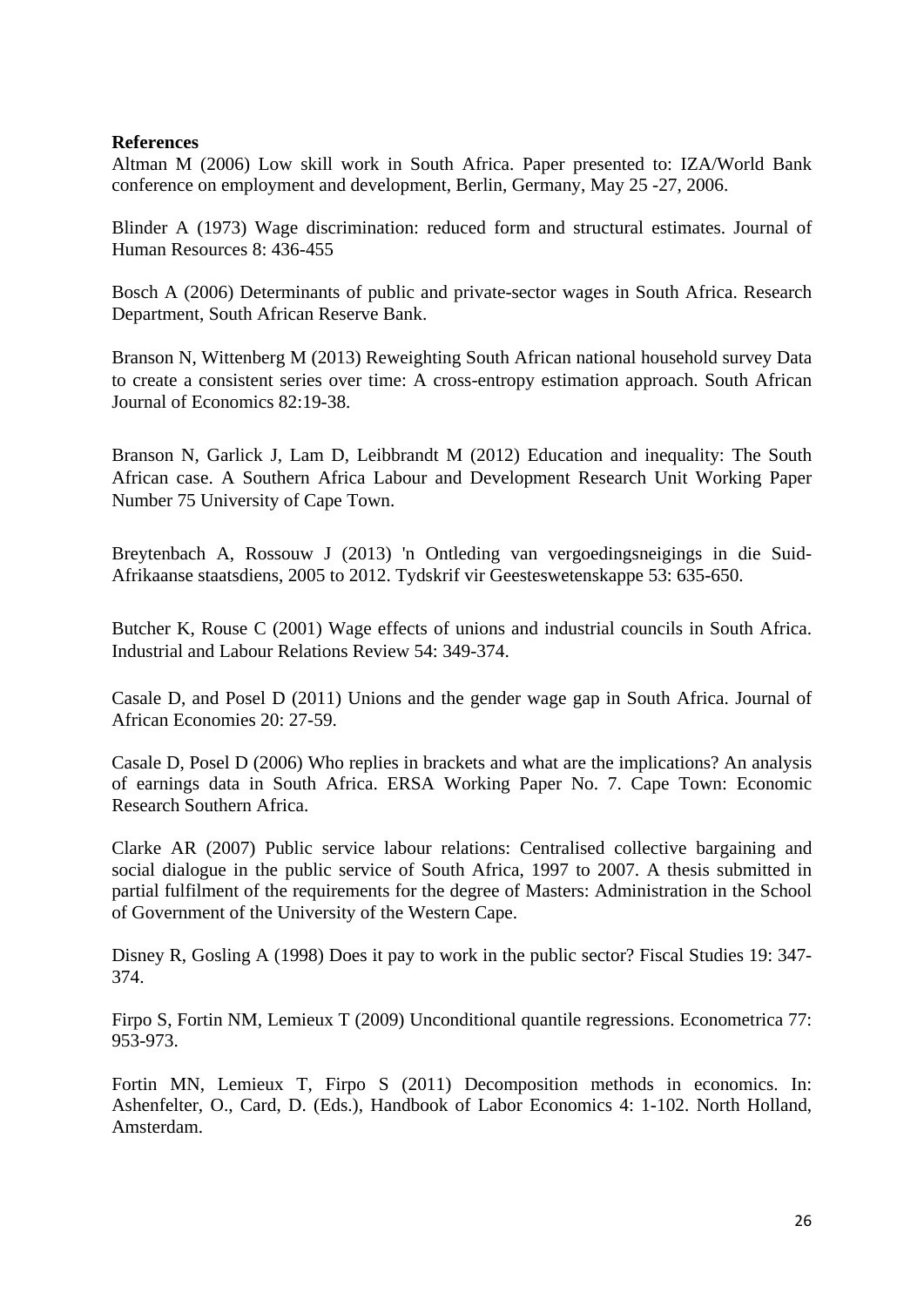Gunderson M (1979) Earnings gaps between the public and private sectors. Canadian Journal of Economics 12: 228-242.

Gregory RG, Borland J (1999) Recent developments in public sector labor markets. In: O. Ashenfelter and D. Card eds. Handbook of Labor Economics, Vol. 3, Amsterdam, The Netherlands: Elsevier, pp. 3573–3630.

Hoogeveen JG, Ozler B (2005) Not separate, not equal: Poverty and inequality in postapartheid South Africa. Working Paper 379, William Davidson Institute, Ann Arbor.

Hyder A, Reilly B (2005) The public and private sector pay gap in Pakistan: A quantile regression analysis. The Pakistan Development Review 44: 271-306

Kerr A, Teal F (2012) Determinants of wage inequalities: Panel data evidence from South Africa. Institute for the Study of Labor, IZA Discussion Paper No. 6534.

Kerr A, Lam D, Wittenberg M (2013) South Africa-post Apartheid labour market series 1994-2012. Data First, University of Cape Town.

Leite PG, McKinley T, Osorio RG, (2006) The post-Apartheid evolution of earnings inequality in South Africa, 1995-2004.Working Paper No. 32, October, International Poverty Centre, Brasilia.

Lindauer D, Sabot RH (1983) The public-private wage differential in a poor urban economy. Journal of Development Economics 12: 137-152.

Melly B (2005) Public-private sector wage differentials in Germany: Evidence from quantile regression. Empirical Economics, 30:505-520

Ministry for the public service and administration 1995. The white paper on the transformation of the public service notice 1227 of 1995.

Mizala A, Romaguera P, Gallegos S (2011) Public-private wage gap in Latin America (1992- 2007): A matching approach. Labour Economics 18:S115-S131.

Mueller R (1998) Public-private sector wage differentials in Canada: evidence from quantile regressions. Economics Letters 60: 229-235

Nielsen HS, Rosholm M (2001) The public-private sector wage gap in Zambia in the 1990s: A quantile regression approach. Empirical Economics 26: 169-182.

Ntuli M, Kwenda P (2014) Unions and intra-African wage inequality in South Africa. Development Southern Africa *31:*322-46.

Rossouw J, Joubert F, Breytenbach A, (2014) Suid-Afrika se fiskale afgrond: 'n Blik op die aanwending van owerheidshulpbronne. Tydskrif vir Geesteswetenskappe 54:144-162.

Schultz TP, Mwabu G (1998) Labour Unions and the Distribution of Wages and Employment in South Africa. Industrial Labour Relation Review 51:680-703.